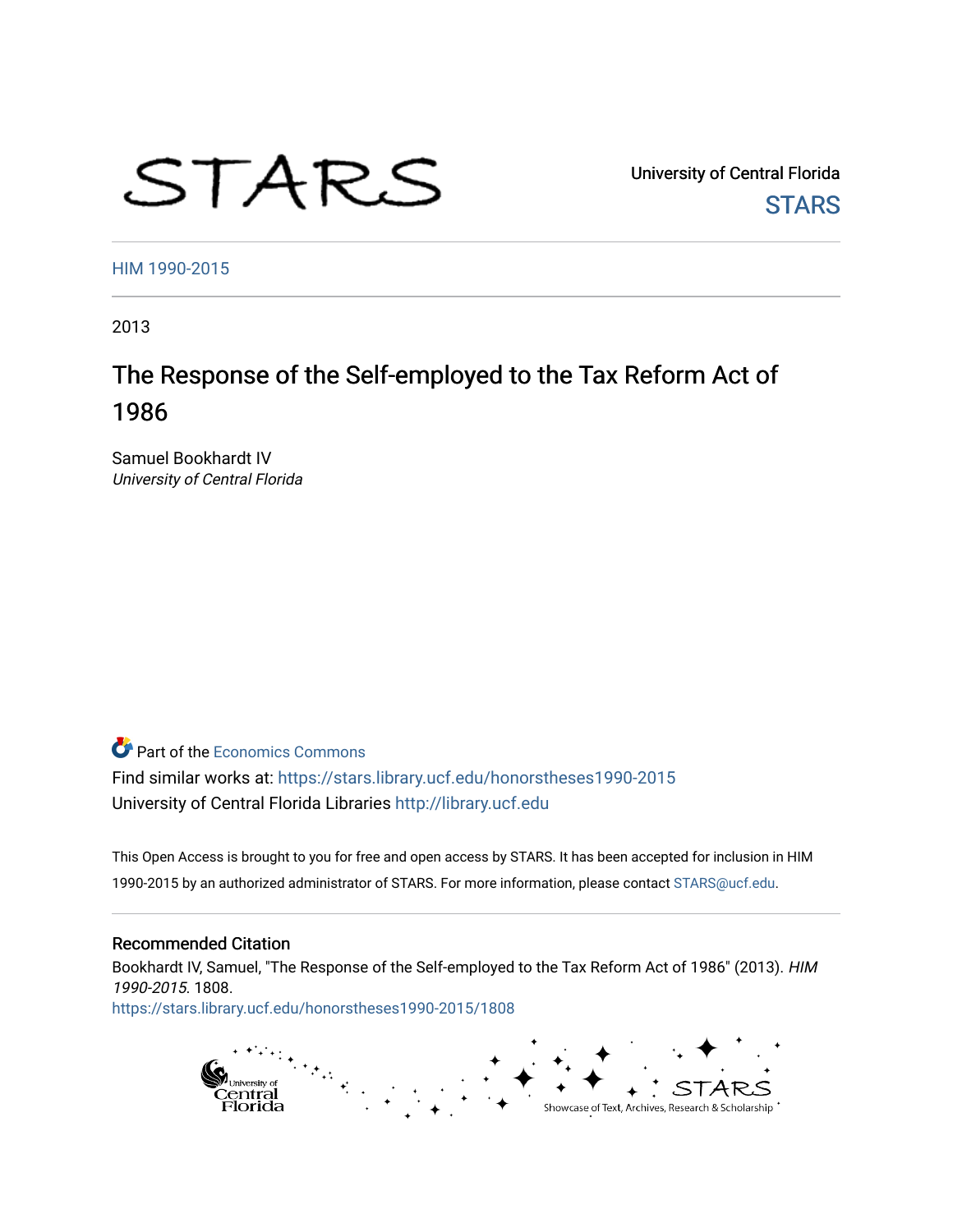## THE RESPONSE OF THE SELF-EMPLOYED TO THE TAX REFORM ACT OF 1986

by

## SAMUEL BOOKHARDT IV

A thesis submitted in partial fulfillment of the requirements for the Honors in the Major Program in Business Economics in the College of Business Administration and in The Burnett Honors College at the University of Central Florida Orlando, Florida

Spring Term 2013

Thesis Chair: Dr. Melanie Guldi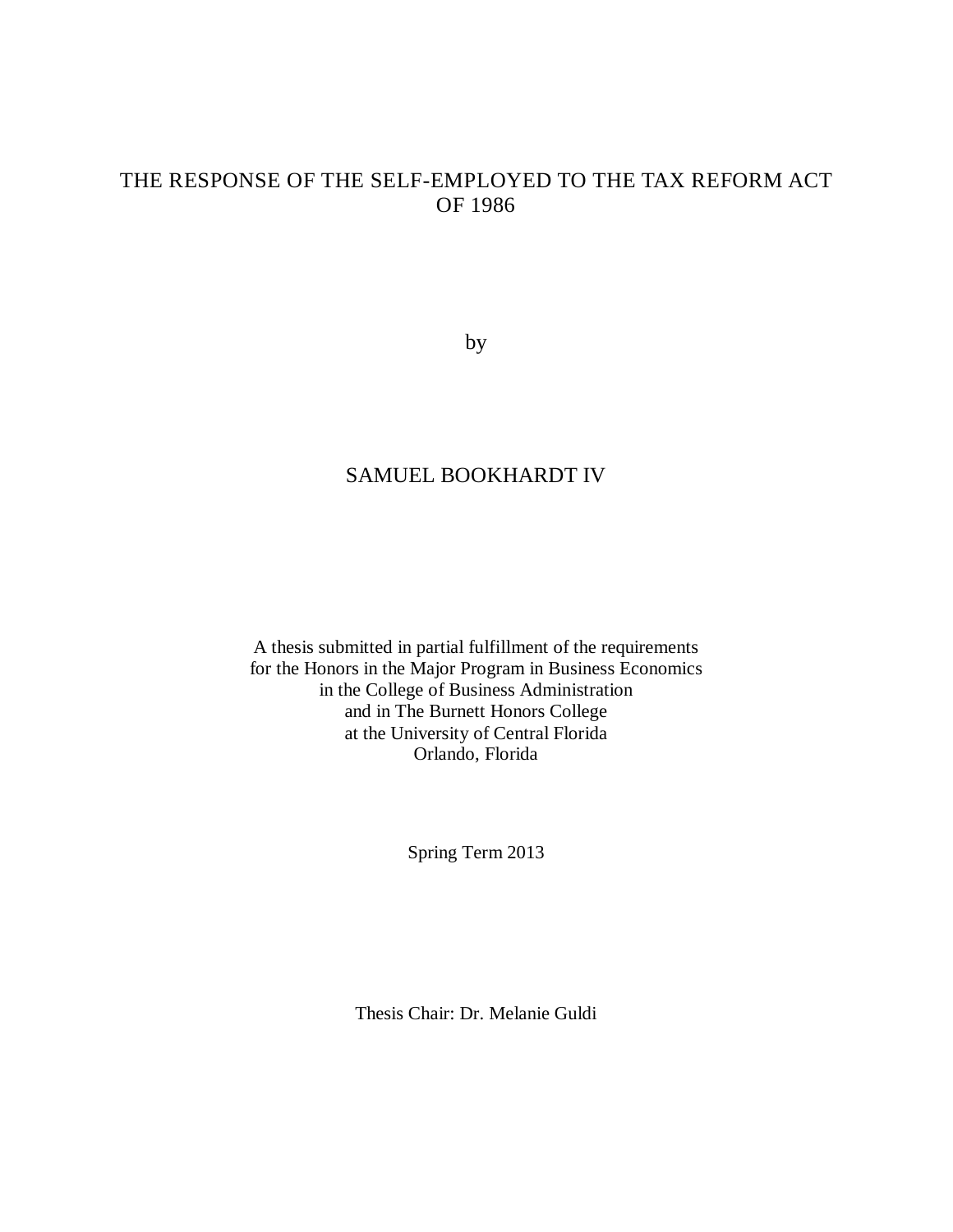#### **Abstract**

The decisions of the self-employed are of empirical interest because these individuals report their income under the personal income tax system. The U.S. Bureau of Economic Analysis estimates that the personal income tax system is the biggest source of revenue for the government. In this paper I use data from the Panel Study of Income Dynamics (PSID) to analyze the effect that The Tax Reform Act of 1986 had on the decision to become or remain self-employed. To accomplish this I will use a simple difference method that compares the movement between employment groups in the aftermath of The Tax Reform Act of 1986 (treatment period) to the movement between employment groups before this tax legislation was enacted (control period). I find that The Tax Reform Act of 1986 (TRA86) had an adverse effect on self-employment and actually caused more unemployment.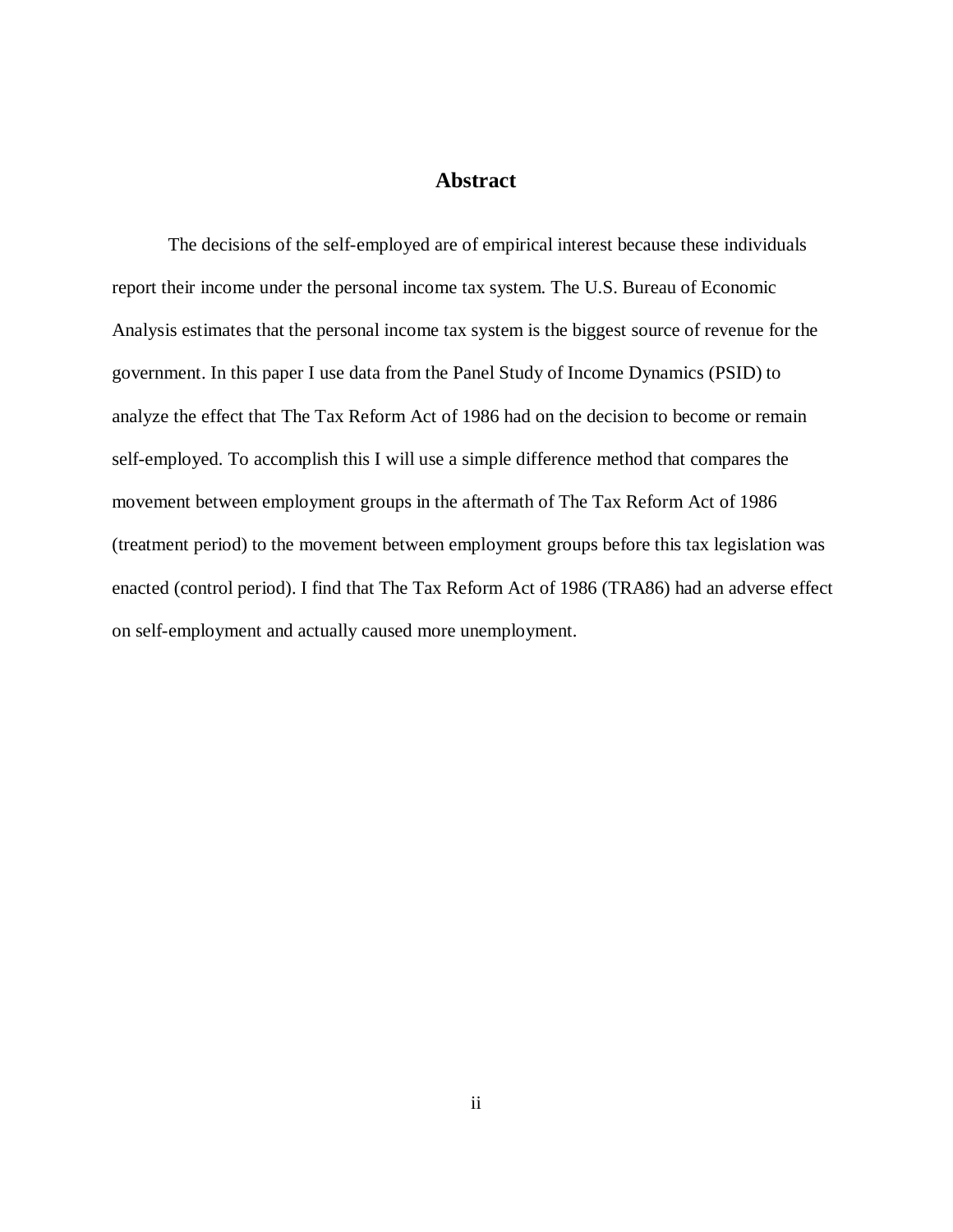#### **Acknowledgements**

I would like to acknowledge and thank Dr. Melanie Guldi for not only fulfilling her role as my thesis chair but also advising and guiding me on this road less traveled. Without her editing, suggestions, and wisdom this document would not be what it is today. Additionally, I would like to thank my committee members, Dr. David Scrogin and Dr. Cameron Ford. I would like to thank The Burnett Honors College for creating this program that allows students who are not a part of the University Honors program to graduate with an Honors distinction. Lastly, I would like thank The University of Central Florida for employing faculty members that are willing to take time out of their busy schedules and interact with undergraduate researchers. This has been an experience I will never forget and that I would highly recommend.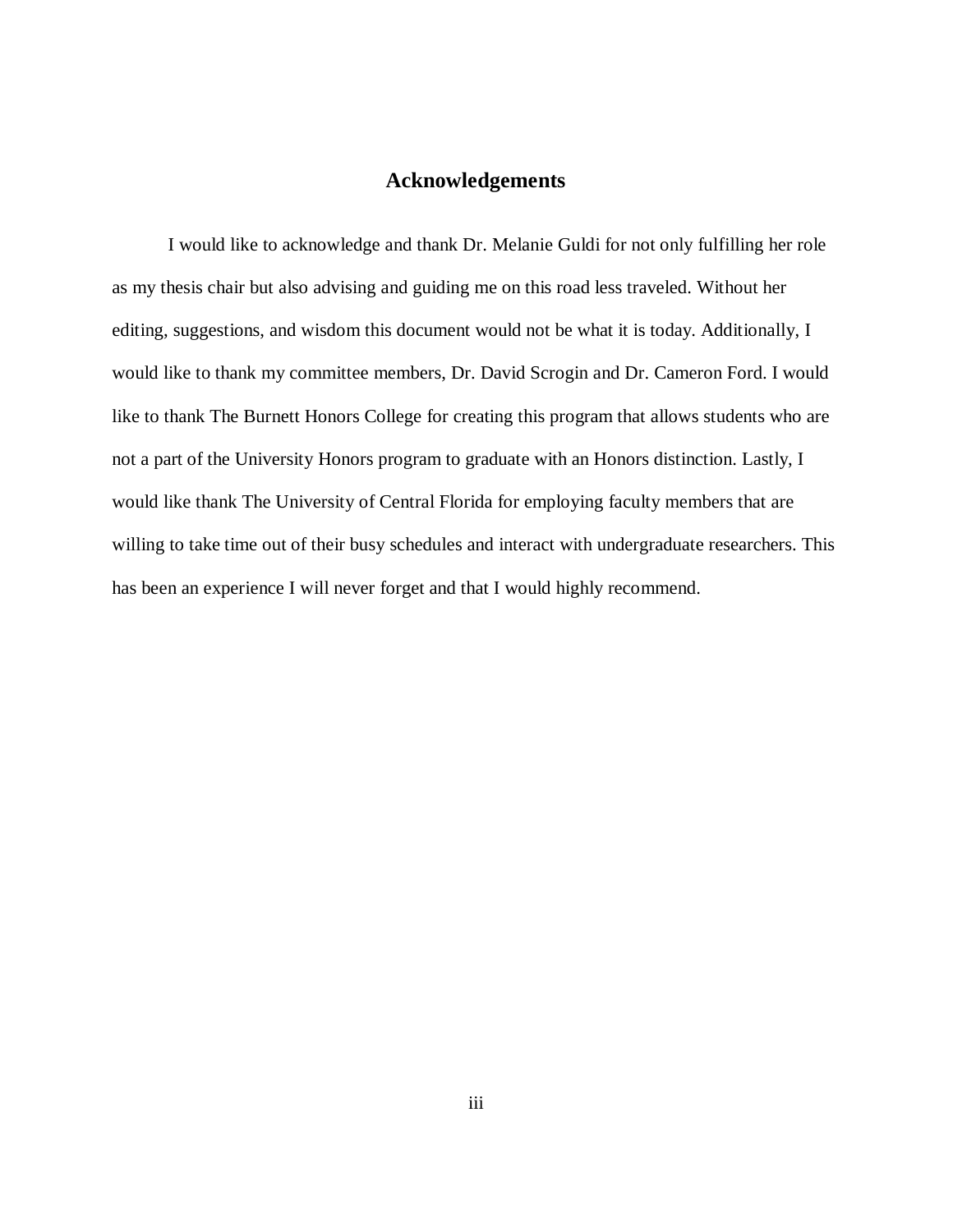# **Table of Contents**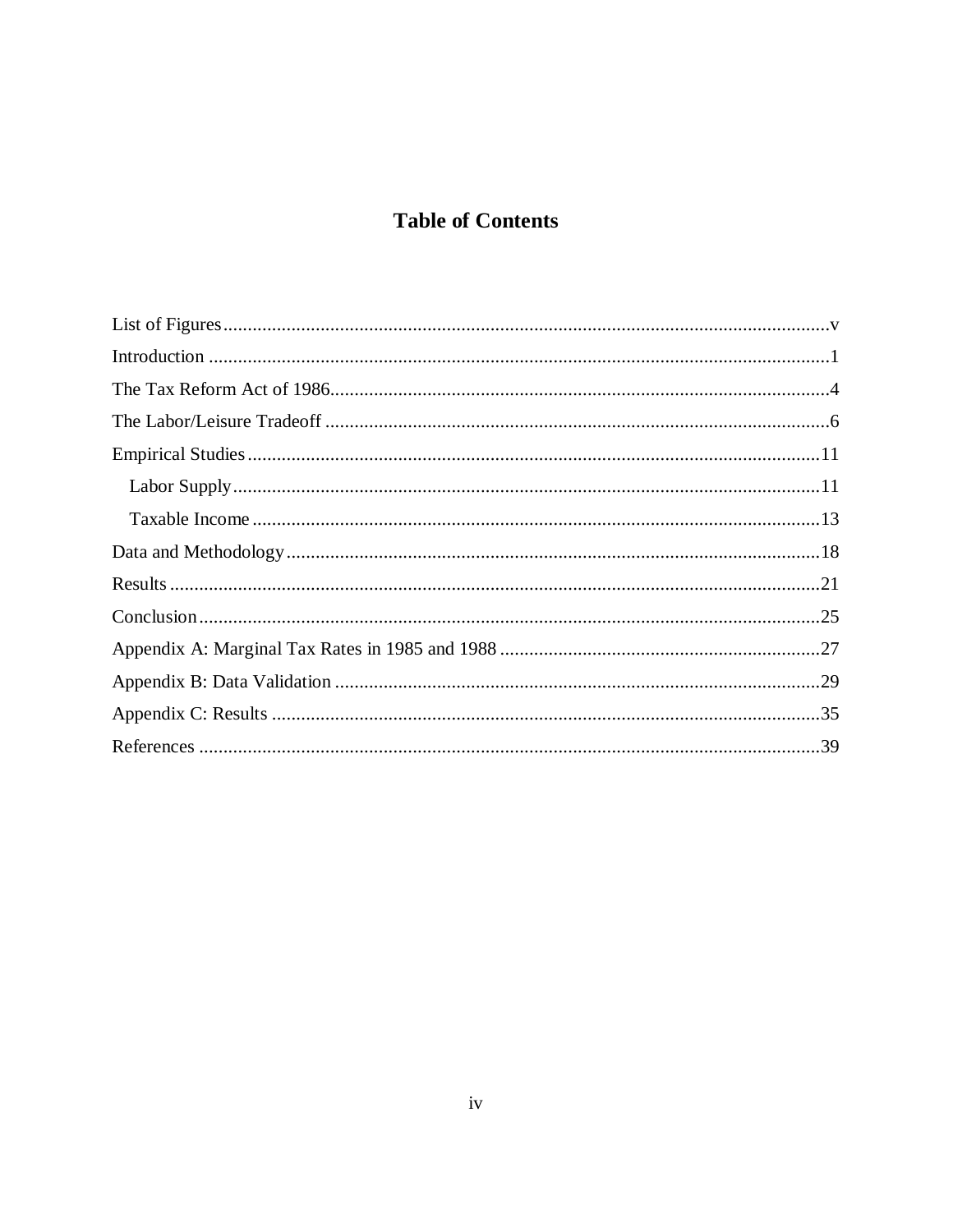# **List of Figures**

<span id="page-5-0"></span>

| $\overline{\phantom{a}}$ |
|--------------------------|
|--------------------------|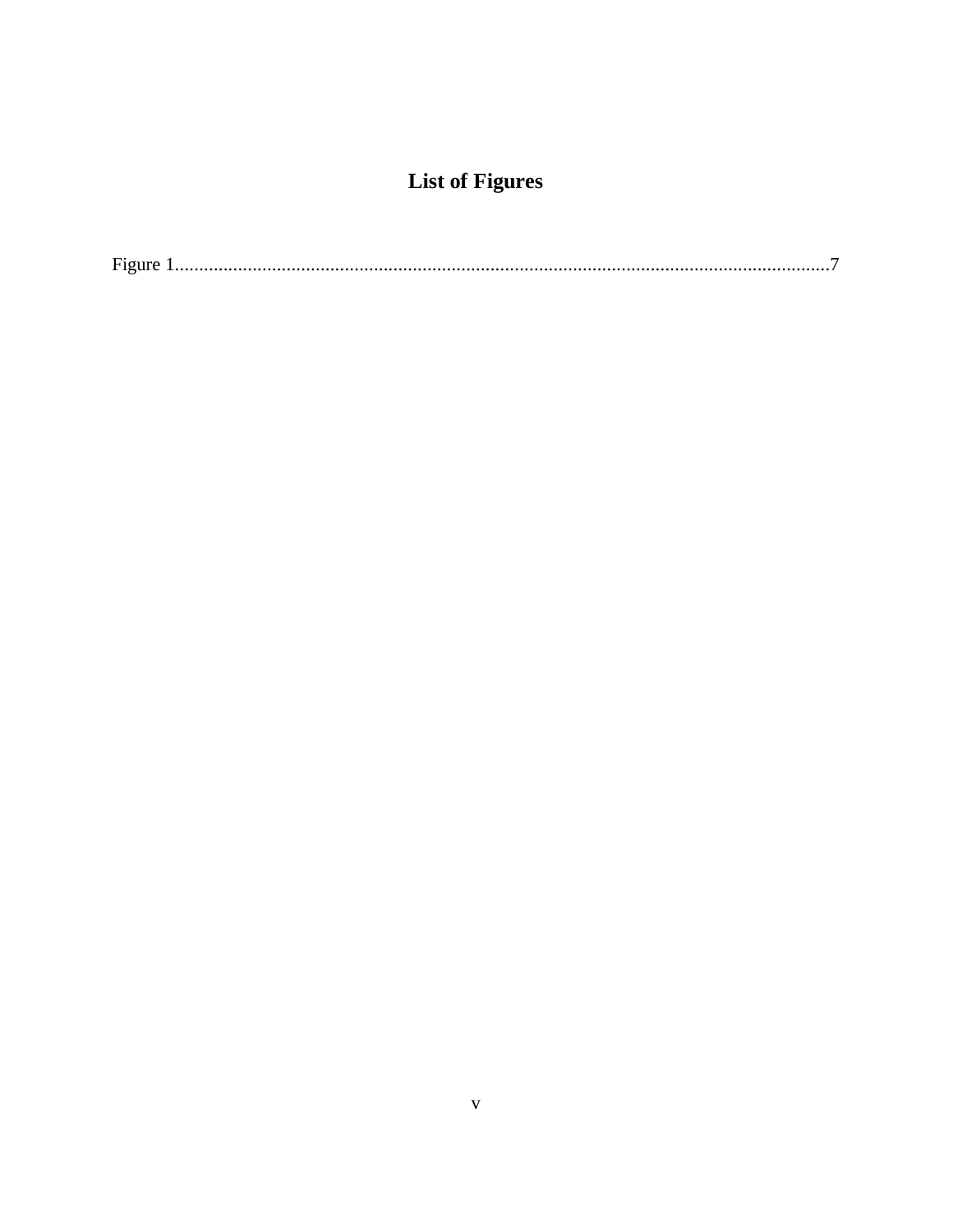#### **Introduction**

<span id="page-6-0"></span>In 1913 congress passed a constitutional amendment that allowed the government to tax citizens' income. At the time this decision was quite controversial (Goolsbee, 1999). Today, although most Americans will agree that some form of tax system is needed to fund the social programs and public goods and services that are intended to benefit citizens, the tax debate is ongoing. When the tax system is changed congressional legislation is required. This means that elected officials will ultimately decide the future of the tax system.

According to data from the U.S. Bureau of Economic Analysis, in 2005, the personal income tax was the biggest source of revenue for the government (Slemrod & Bakija, 2008). Small businesses account for 93 percent of all business entities in the United States and their income is taxed at the personal level (Slemrod & Bakija, 2008). A small business is defined by The U.S. Small Business Administration (SBA) as an independent business having fewer than 500 employees (Monthly Labor Review [MLR], 2007). These firms are responsible for more than half of the non-farm private Gross Domestic Product (GDP) (Heim, 2009). Furthermore, the Bureau of Labor Statistics estimates that small businesses were responsible for 63.7 percent of the net job gains during the period of June 1990 to September 2005 while retaining only 56.7 percent of the economy wide employment (MLR, 2007). Looking at these statistics it is easy to see that small businesses are a vital part of the American economy.

The owner of a small business can be considered self-employed. A self-employed person works for the profit derived from their business, profession, or farm. Carroll et al. (2001) classifies tax filers that report schedule C income as entrepreneurs. An individual who files a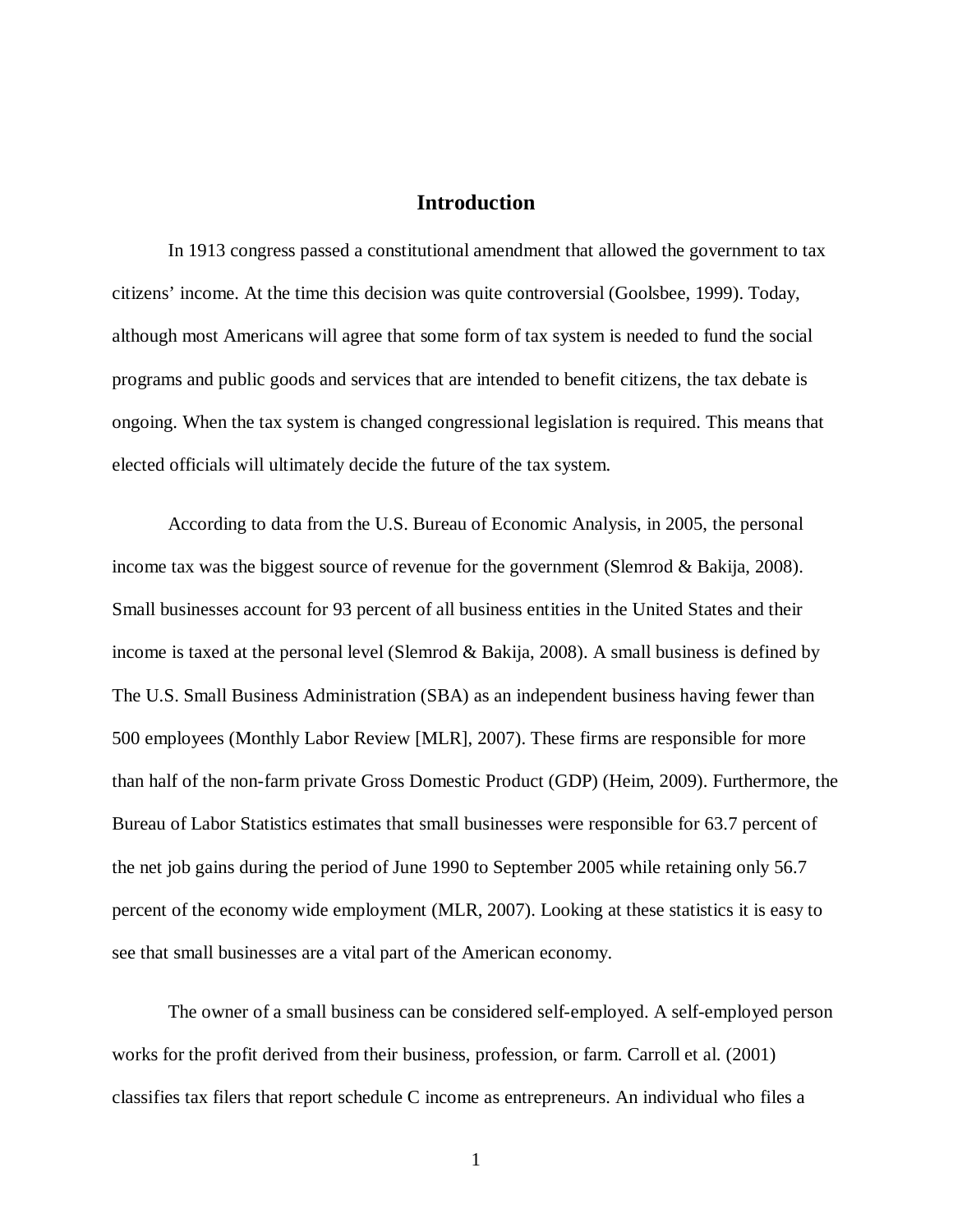schedule C is a sole proprietor and is also considered to be a self-employed person. Entrepreneurs are known for their risky and innovative behavior as it relates to business. The self-employed need not always have innovative business ideas, but there is always an inherent risk to self-employment. In this thesis I will use the terms self-employment and entrepreneurship interchangeably.

Research has shown that there is more variance in the earnings of entrepreneurs when compared to wage and salary workers as well as a positive skew (Åstebro and Chen, 2012**)**. This suggests that the returns to entrepreneurship are relatively more uncertain and it is most likely that an individual will receive below average returns in their tenure as an entrepreneur. This is in spite of the fact that entrepreneurs generally work more hours relative to wage and salary workers (Åstebro and Chen, 2012**)**. However, many individuals still aspire to run their own business.

In the next section, I will summarize the Tax Reform Act of 1986 and the setting in which it was enacted. Section III discusses the microeconomic thinking behind labor supply and its implications on government tax revenue. Section IV will review the literature in a way that builds upon the previous section and will conclude with empirical studies that are similar to mine. Section V introduces the data and the methods that I will use. I create two time periods, one time period will occur before the variation in marginal tax rates and the other will encompass the tax legislation. Then, I compute the difference in the change and percentage change between these two periods for the various employment groups. I interpret these results as the change in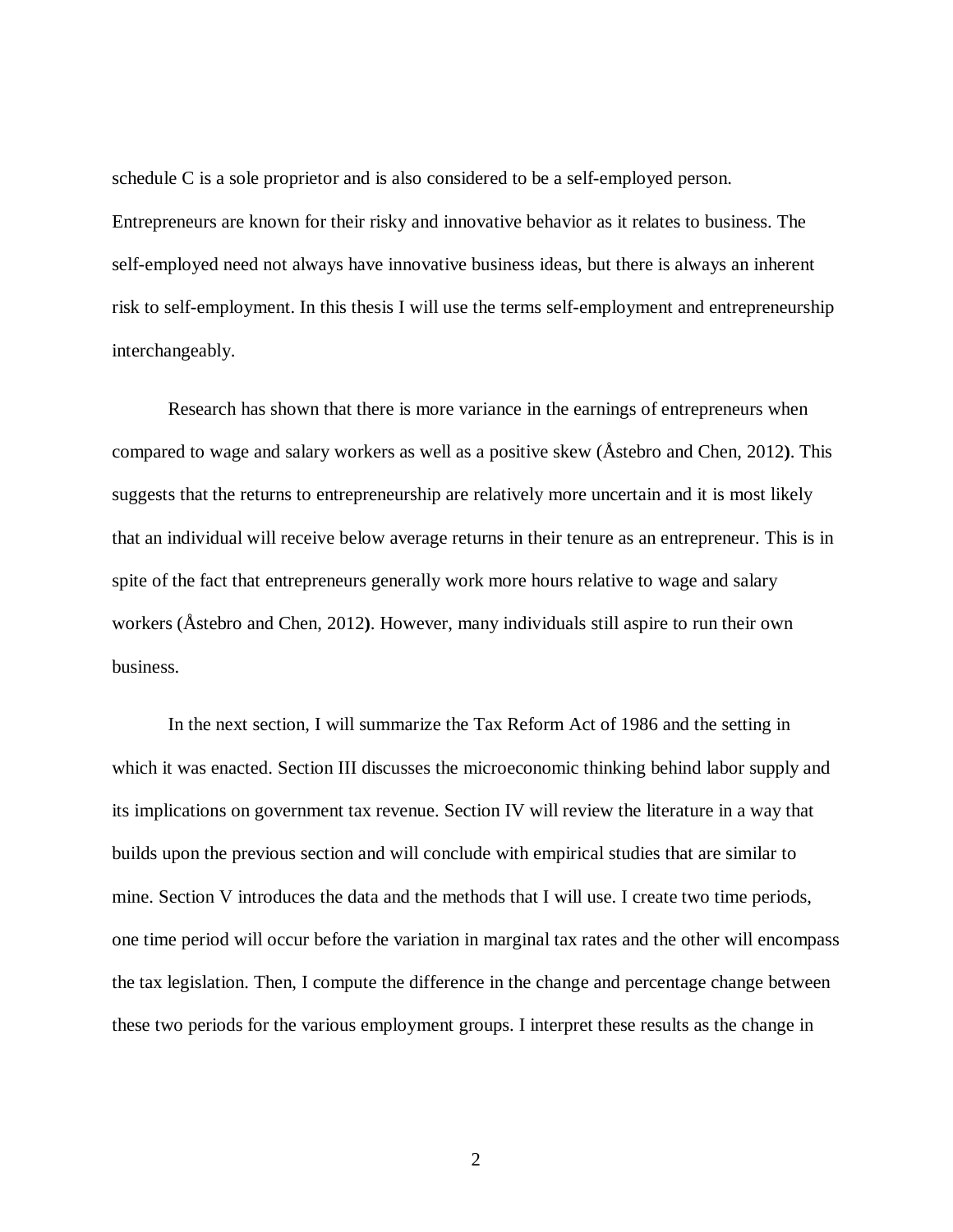employment groups after The Tax Reform Act of 1986. My results will be detailed in section VI, and in section VII I will conclude the paper.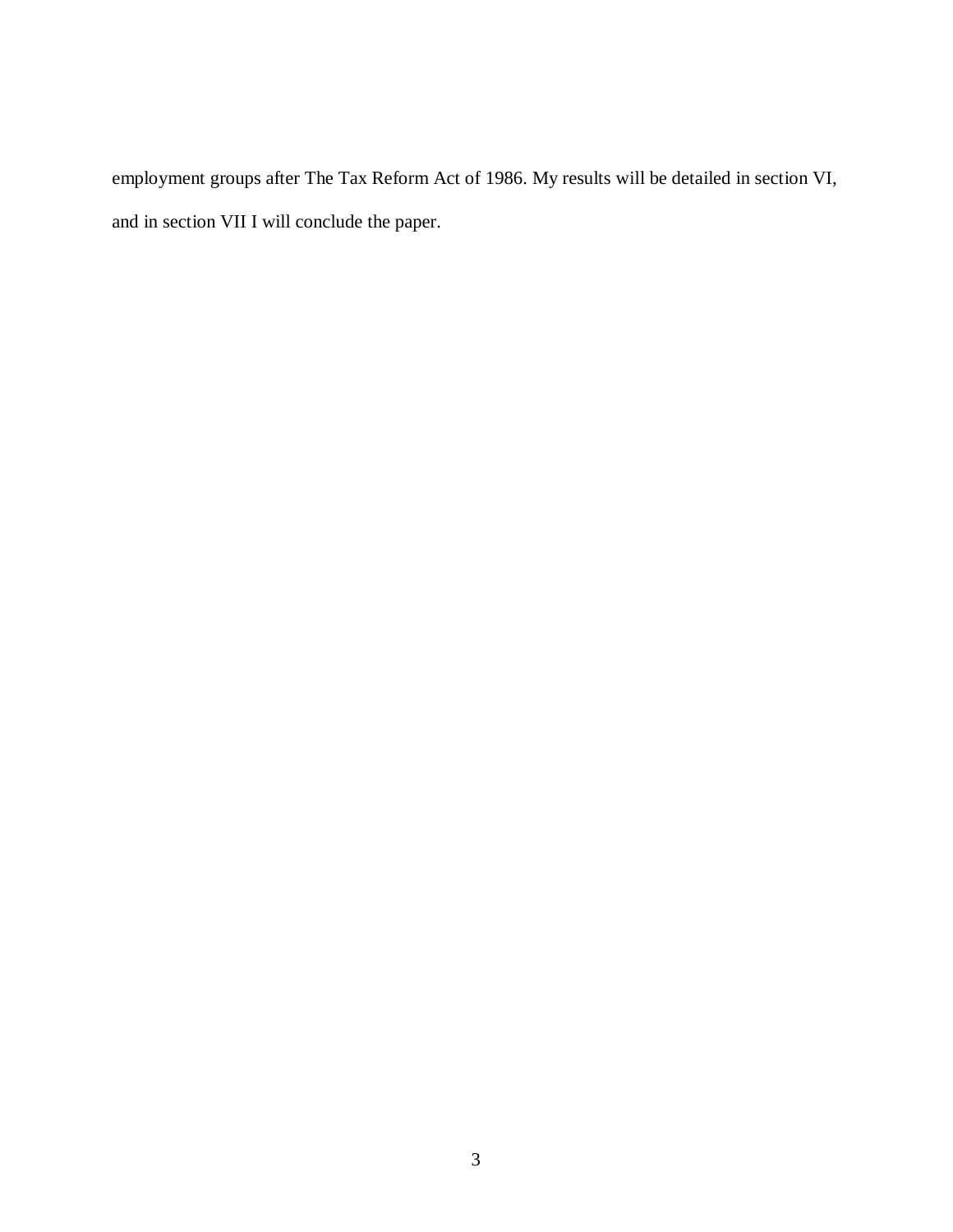#### **The Tax Reform Act of 1986**

<span id="page-9-0"></span>The Tax Reform Act of 1986 (TRA86) was enacted in October 1986. During this year the civilian unemployment rate ranged between 6.6 percent and 7.2 percent, with a yearly average of 7.0 percent. According to the National Bureau of Economic Research's (NBER) definition of recessionary and expansionary periods, this legislation was enacted during an expansionary period. The most recent recession prior to the enactment of the Tax Reform Act of 1986 began during the second half of 1981 and continued throughout most of 1982. The president at the time was Ronald Reagan and there was a federal budget deficit of about \$2.2 billion. President Reagan believed that lower marginal tax rates would provide individuals with an incentive to work and produce more (Perloff, 2008). He predicted that this would cause government tax revenue to increase despite the lower tax rates (Perloff, 2008). This ideology is based on the implications of the downward sloping section of the Laffer Curve.

TRA86 reduced the highest marginal tax rate from 50 percent to 33 percent and increased the lowest marginal tax rate from 11 percent to 15 percent. Thus, this tax legislation decreased the highest marginal tax rate by 34 percent while increasing the lowest marginal tax rate by approximately 36 percent. Although the lowest marginal tax rate was increased, TRA86 increased the dependent exemption and the standard deduction (Feldstein, 1995). For example, the dependent exemption and standard deduction for taxpayers filing as head of household increased from \$1,086 to \$1,950 and \$2,480 to \$4,400, respectively (Eissa, 1996). This removed an estimated 6 million low income taxpayers from the tax system (Eissa, 1996).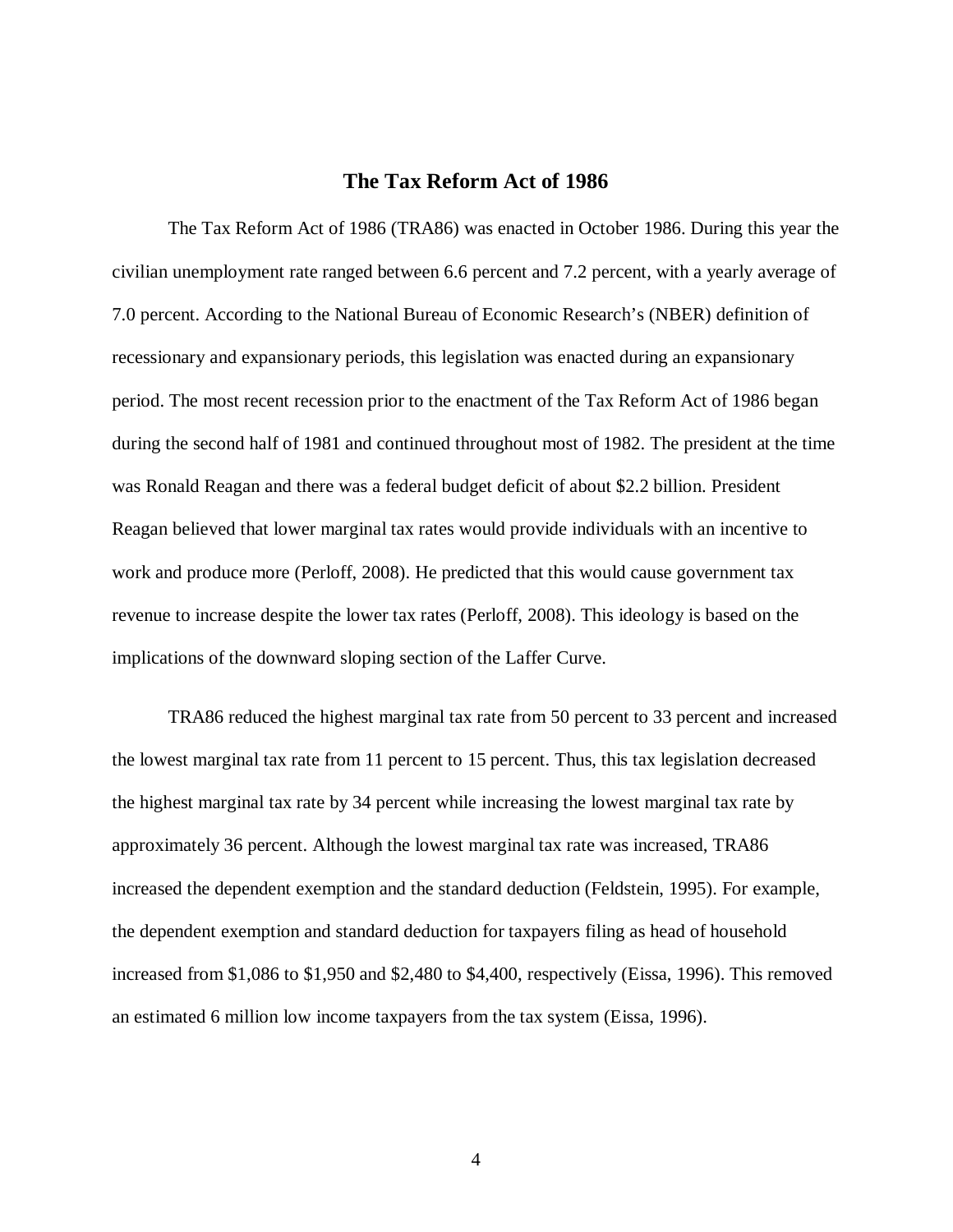To account for the lost revenue due to less taxpayers being subject to taxation and lower marginal tax rates the tax base was widened and the effective tax rate paid by corporations was increased. One way the tax base can be widened is when specific tax deductions are eliminated causing more income to be subject to taxation. The Tax Reform Act of 1986 disallowed the use of real estate partnership investment losses greater than \$25,000 to offset other income (Feldstein, 1995). TRA86 actually reduced corporate tax rates, but increased the effective tax rate paid by corporations by eliminating the investment credit and scaling back depreciation allowances (Bosworth and Burtless, 1992). The increase in effective tax rates will make corporations a less attractive type of business. This may cause a decrease in the rate at which individuals exit self-employment and increase the rate at which individuals enter selfemployment. All other things being equal, I expect there to be an increase in the number of selfemployed persons after TRA86. The change in the structure of the corporate income tax system is beyond the scope of this paper, but I include details of this change because it was a contributing factor that allowed TRA86 to be deemed revenue neutral.

The Bush era tax legislations led to temporary changes in marginal tax rates, but the Tax Reform Act of 1986 is the most recent attempt at a *permanent* reduction in marginal tax rates and a simplification of the tax system. Before the passage of TRA86 there were over a dozen different marginal tax rates ranging from 11 percent to 50 percent (Appendix A). This tax legislation reduced the number of income tax brackets to four with only three different marginal tax rates. In what follows, I describe the relationship between the income tax system and the supply of labor.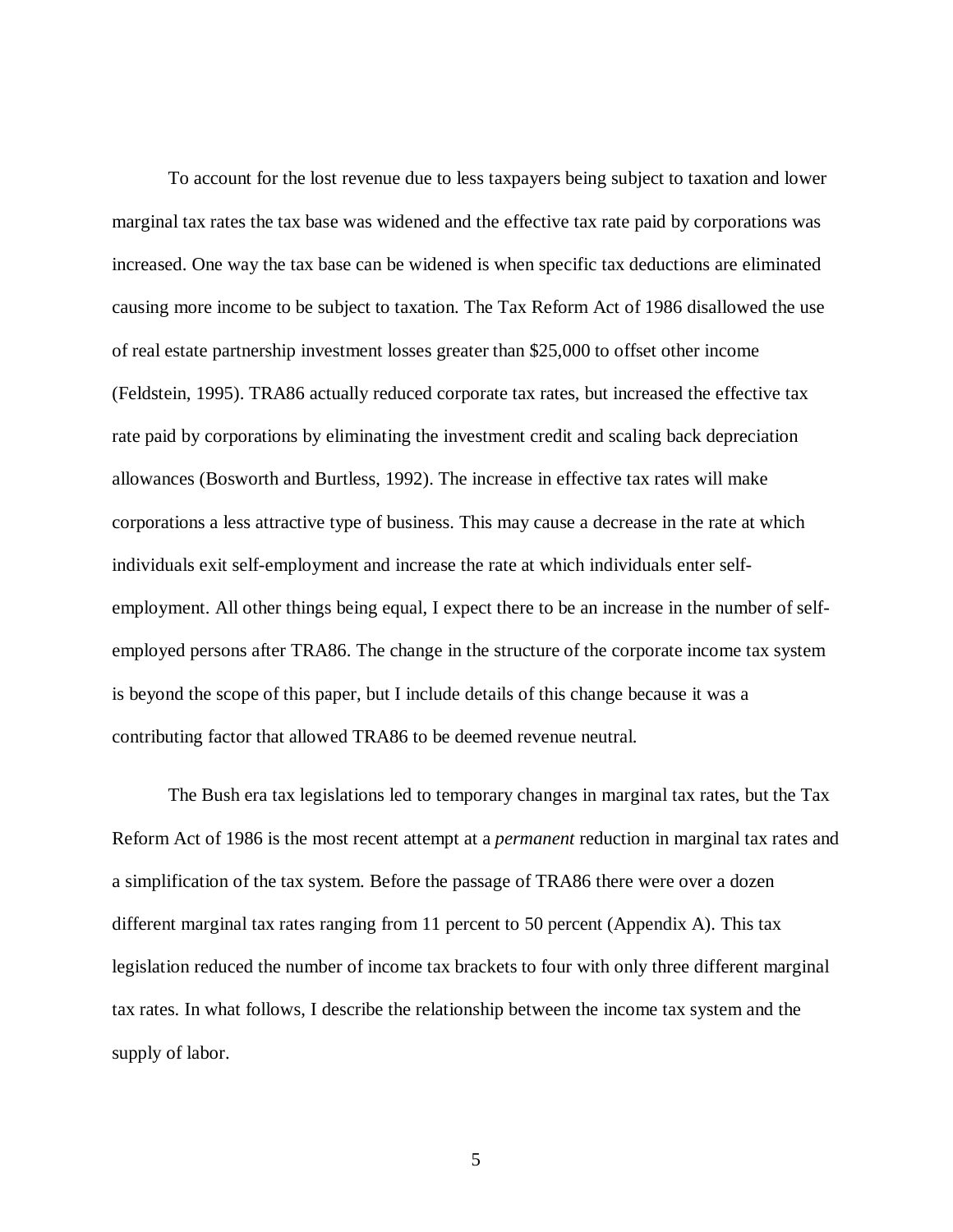#### **The Labor/Leisure Tradeoff**

<span id="page-11-0"></span>A labor supply curve shows the number of hours an individual would like to work as a function of the wage earned (Perloff, 2008). Every individual is bound by a 24 hour time constraint and must choose how to spend their time between labor and leisure. Labor is defined as time spent earning a wage and leisure is defined as time spent not earning a wage. By definition, labor and leisure are perfect substitutes and any time that is spent on leisure cannot be spent earning a wage. For this reason, the cost of leisure is the wage that a worker could have earned working (Perloff, 2008).

When a worker's wage increases leisure will become more expensive than it once was (Perloff, 2008). The substitution effect states that when the price of leisure rises a worker will demand less leisure and supply more labor. Simultaneously, there is an income effect taking place. If leisure is a normal good the income effect will work in the opposite direction of the substitution effect and when wage increases so will the quantity of leisure demanded. The dominating effect will determine the outcome of this interaction. Conversely, if leisure is an inferior good the income effect will work in the same direction as the substitution effect and an increase in wage will cause less leisure to be demanded and more labor to be supplied.

The Laffer curve depicts the relationship between tax rates and tax revenue where tax revenue is graphed on the vertical axis and the tax rate is graphed on the horizontal axis. Although no one knows the true shape of the Laffer Curve, it is generally accepted in economics that there is a tax revenue maximizing tax rate. The Laffer effect is a concept that is commonly associated with supply-side economics (Hailstones, 1982). This effect occurs when the tax rate is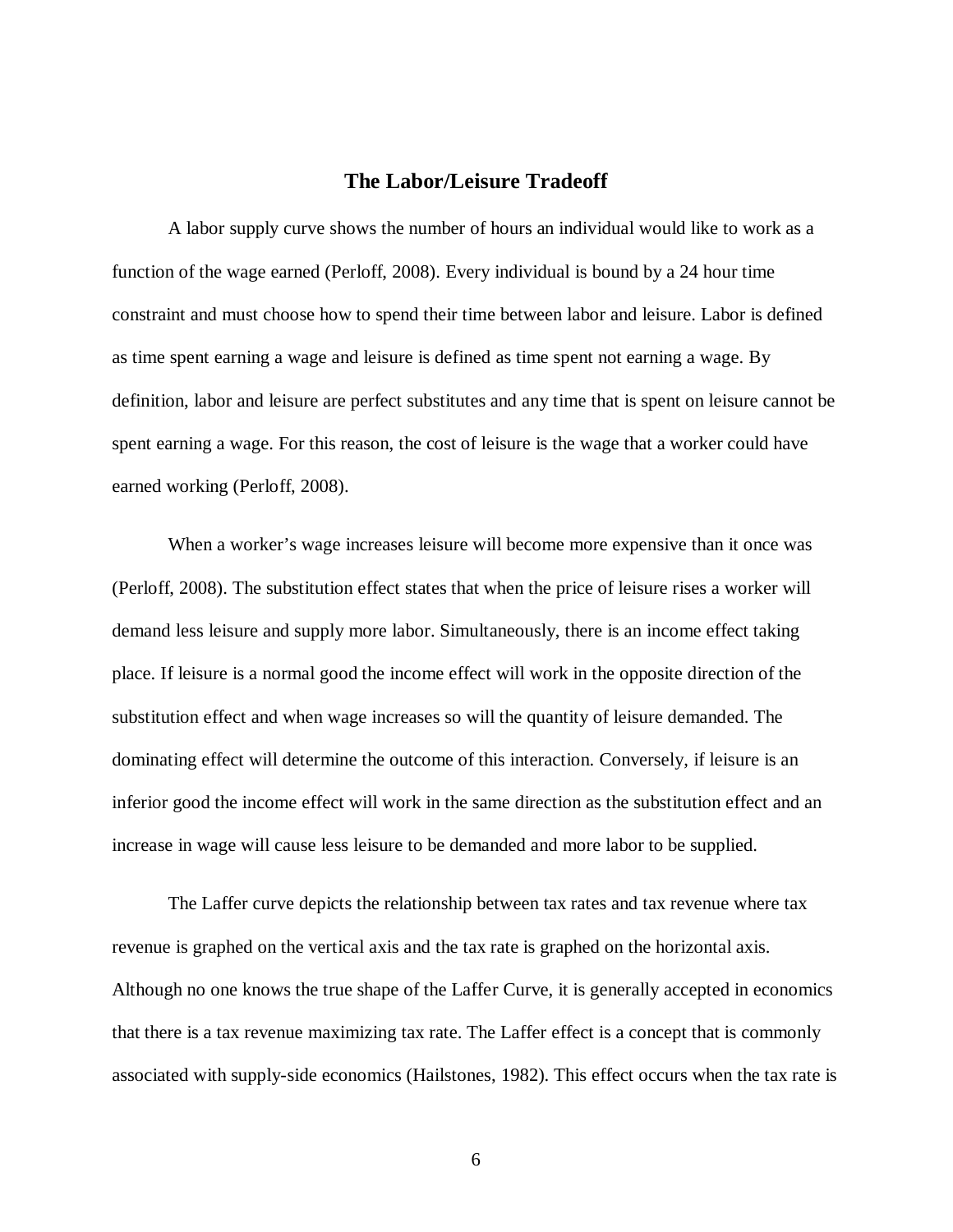in the downward sloping section of the Laffer Curve. In the downward sloping section of the Laffer Curve, decreasing the tax rate will actually increase tax revenue.

<span id="page-12-0"></span>Figure 1

The Laffer Curve



The theory behind the Laffer Curve can be described more thoroughly when the principles of labor supply are applied. Consider a reduction in tax rates which effectively increases wage when leisure is a normal good. If wage lies in the upward sloping section of the labor supply curve, an increase in wage will cause less leisure to be demanded and more labor to be supplied. Therefore, the substitution effect dominates the income effect. In contrast, when wage is in the backward-bending section of the labor supply curve an increase in wage will lead to a decrease in labor supply and consequently an increase in leisure demand. Here the income effect dominates the substitution effect.

When leisure is considered an inferior good a reduction in tax rates will cause more labor to be supplied and less leisure to be demanded. This result is analogous to the result when leisure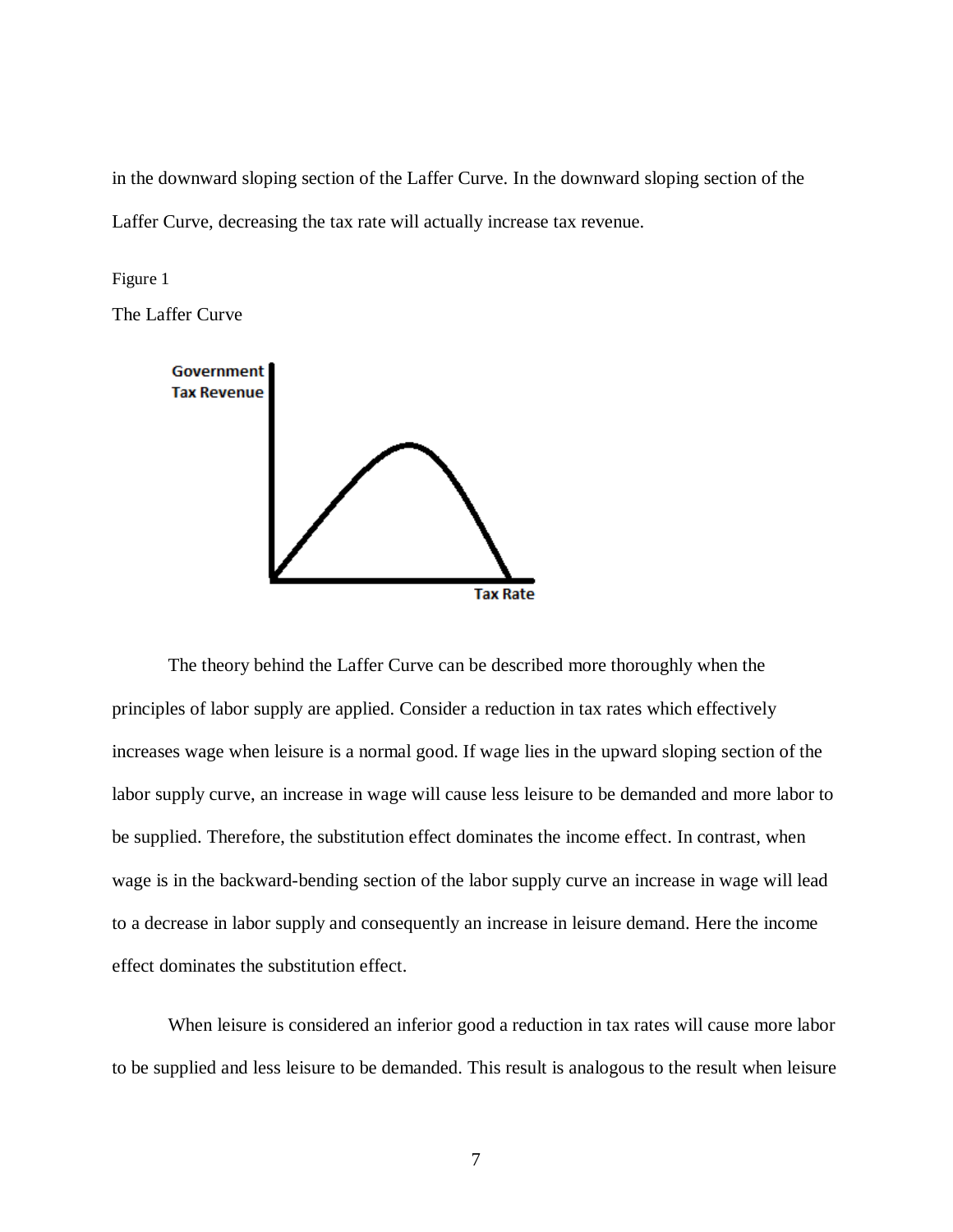is considered a normal good and the substitution effect dominates the income effect. This means that in the upward sloping section of the labor supply curve leisure can be considered a normal or an inferior good. However, in the backward-bending section of the labor supply curve leisure can only be considered a normal good.

The substitution and income effects from above work in the opposite directions when dealing with a tax increase. An interesting implication of the Laffer Curve is that increasing tax rates above a certain rate will have an adverse effect on tax revenue. The work of Feldstein and Feenberg (1996) is related to the theory of the Laffer Curve because they estimate the projected tax revenue gains and observe the real tax revenue gains that can be attributed to the Omnibus Budget Reconciliation Act of 1993 (OBRA93). OBRA93 raised the marginal rates for taxable income over \$140,000 (Feldstein and Feenberg, 1996). If there are no behavioral responses to OBRA93 they estimate that government tax revenue should increase by \$19.3 billion.

Feldstein and Feenberg (1996) find that OBRA93 generated an additional \$8.4 billion in government tax revenue. They conclude that because OBRA93 failed to raise the projected additional tax revenue that would have been raised in the absence of any behavioral responses that there is deadweight loss. This may be true; however, the theory of the Laffer Curve does not take efficiency into account. The fact that OBRA93 raised additional tax revenue suggests that tax rates are not high enough to be in the downward sloping section of the Laffer Curve.

The equation to compute tax revenue is

 $R=(t \cdot \hat{w}) * S(w)$  (Perloff, 2008).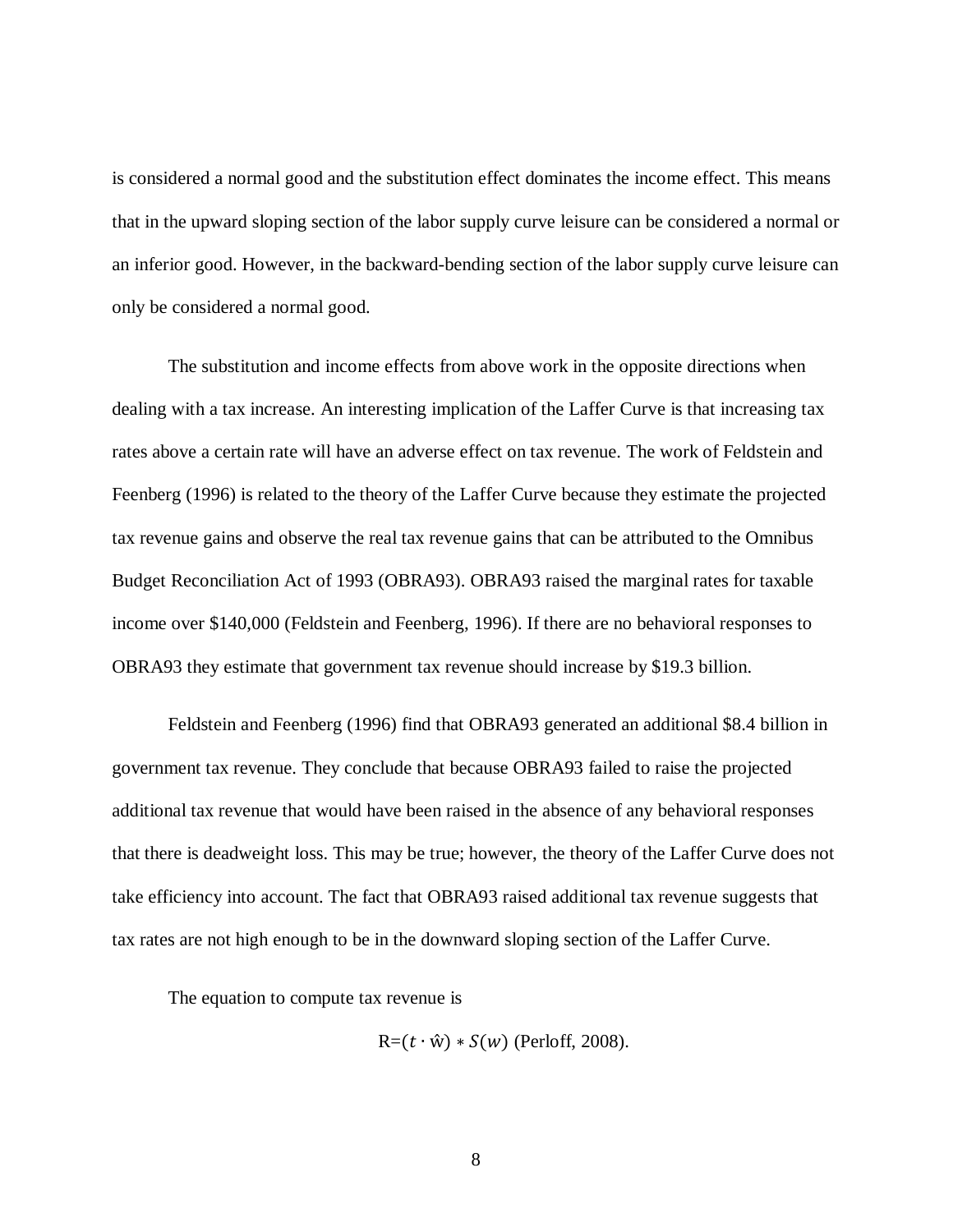Where t is equal to the tax rate,  $\hat{w}$  is equal to the before-tax wage, and  $S(w)$  is equal to the labor supplied as a function of the after-tax wage  $(S((1-t)\hat{w}))$ .  $S(w)$  will be referred to as labor supply hereafter. If the tax rate is zero, the first term in the equation is zero and tax revenue is also zero. If the tax rate is 1, workers will pay their entire wage in tax and no one will be willing to supply labor (Hailstones, 1982). The Laffer Curve explores the change in tax revenue in response to a change in the tax rate,  $\frac{dR}{dt}$ . This is equal to

$$
\hat{\mathbf{w}}[S(w) - t \frac{dS(w)}{dw} \cdot \hat{\mathbf{w}}]. \tag{1}
$$

When (1) is negative tax revenue will decline. Since the before-tax wage and labor supply will never be negative, (1) can only be negative when

$$
\frac{dS(w)}{dw} > 0.
$$

This inequality is true when wage is in the upward sloping section of the labor supply curve and is false when wage is in the backward-bending section of the labor supply curve. In other words, tax revenue can only decrease in response to a change in the tax rate when the change in wage and the change in labor supply are positively correlated.

Using algebra we can rewrite (1) as

$$
\frac{dS(w)}{dw} \frac{w}{S(w)} > \frac{1-t}{t} \text{ (Perloff, 2008).} \tag{2}
$$

If (2) holds then the Laffer effect will occur (Perloff, 2008). The term on the left hand side of (2) is the elasticity of labor supply. This is why labor economists focus on labor supply elasticities when analyzing the Laffer Curve. The size of labor supply elasticities can be used to indicate how responsive workers are to changes in their wage. The sign of labor supply elasticities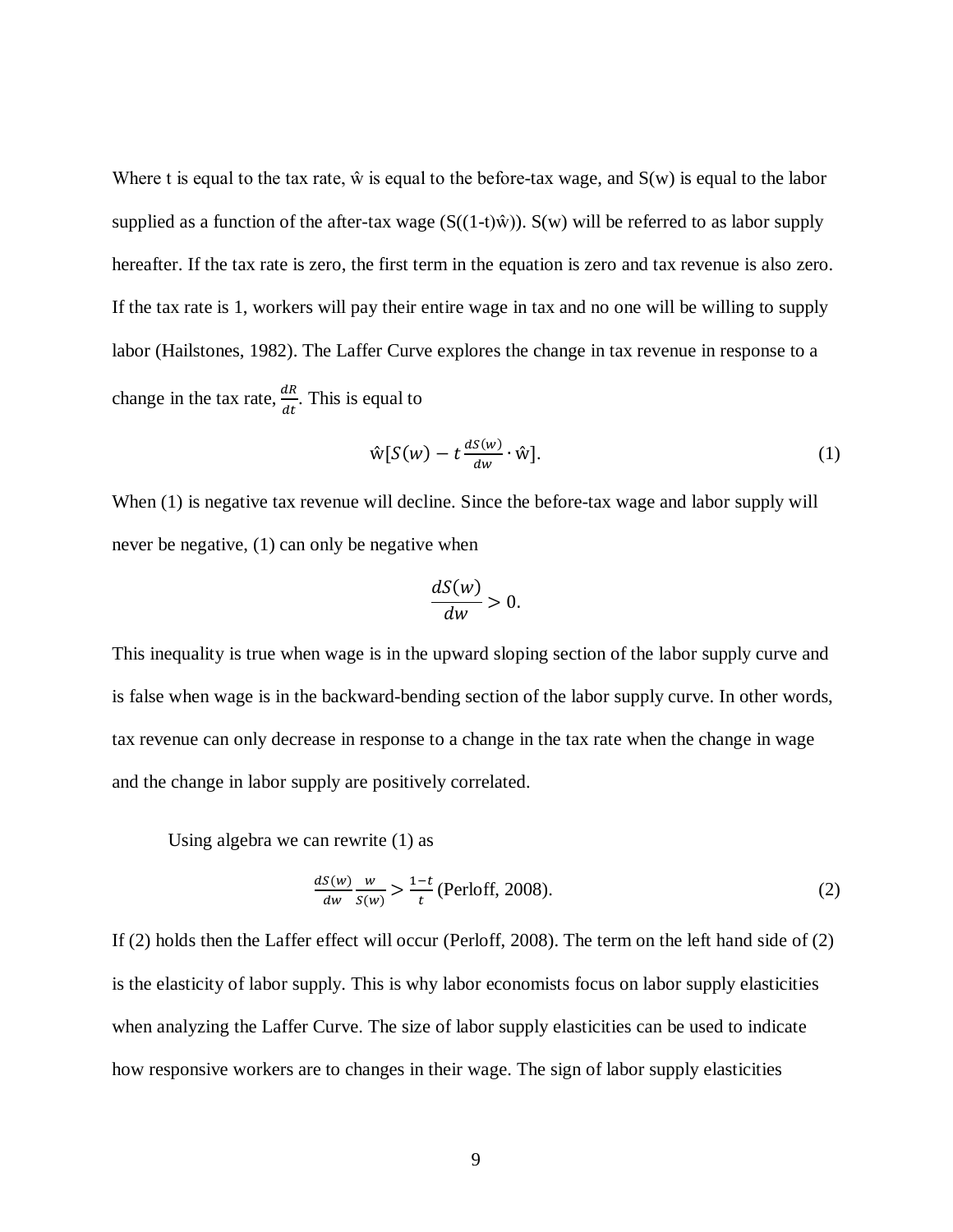indicate the direction of the change in labor supply. Positive elasticities indicate that an increase in wage will lead to an increase in labor supply and suggests an upward sloping labor supply curve. While negative elasticities imply that an increase in wage will lead to a decrease in labor supply and are associated with a backward-bending labor supply curve.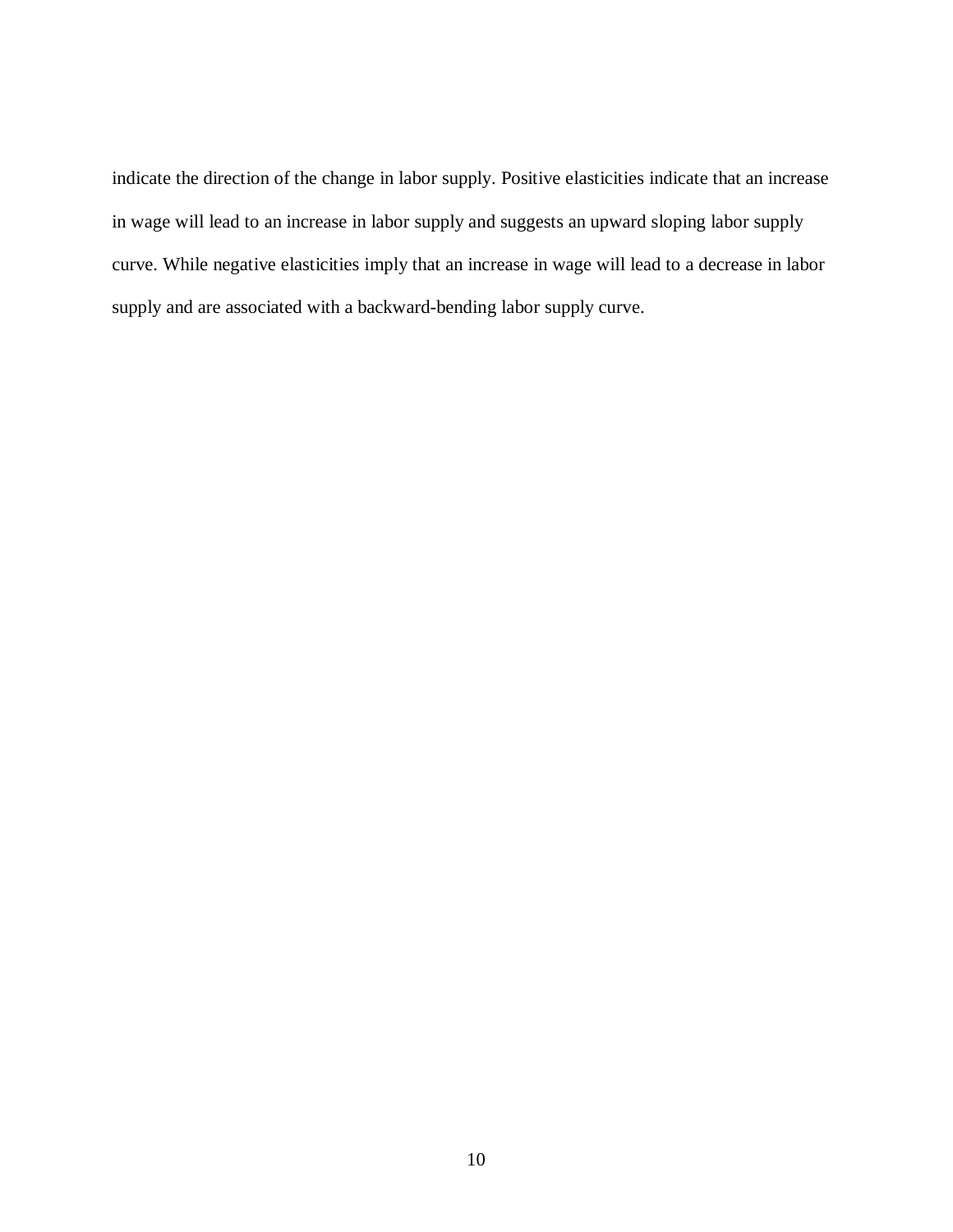#### **Empirical Studies**

#### Labor Supply

<span id="page-16-1"></span><span id="page-16-0"></span>Labor economists have examined data to estimate the effects that taxes have on labor supply. In 1990, Triest used data from 1984 to estimate the effect that income taxation has on male and female labor supply. His results show that male labor supply is inelastic. He finds that females have larger elasticities than men, but the size of the elasticity decreases when women who do not work are removed from the sample. A caveat to the female labor supply elasticities reported in Triest (1990) is that he assumes that wives take their husband's labor decisions as given when making their labor decisions. Also, in his sample the self-employed are eliminated.

Bosworth and Burtless (1992) and Eissa (1996) build upon the results of Triest (1990) by analyzing labor supply in response to the tax rate changes of the 1980s. Individuals in different parts of the income distribution are treated differently based upon their income and filing status. The Economic Recovery Tax Act of 1981 (ERTA81) and TRA86 significantly reduced marginal tax rates on the highest incomes. Therefore, the largest response to these tax rate changes should be at the upper tail of the income distribution if taxes affect an individual's labor supply (Bosworth & Burtless, 1992).

Although there were two tax legislations that were enacted in the 1980s, Bosworth and Burtless (1992) do not attempt to disentangle the effects of one from the other. However, Eissa (1996) does attempt to separate the effects. The results from Bosworth and Burtless (1992) show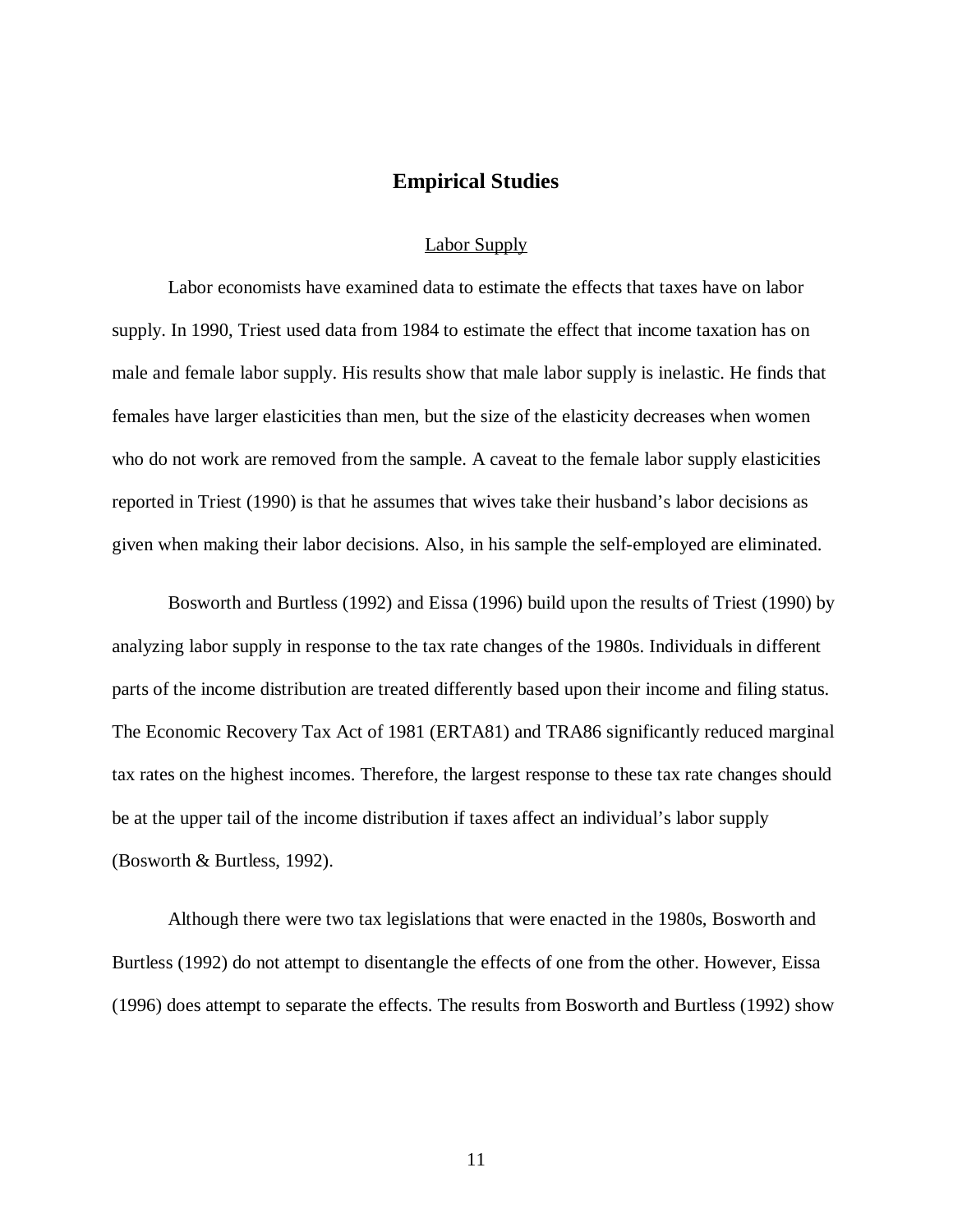that the labor supplied by males and females in 1989 were 6 percent and 5.4 percent above their predicted levels, respectively.<sup>[1](#page-17-0)</sup>

Eissa (1996) uses a data set from the March Current Population Survey that includes several years after the Omnibus Budget Reconciliation Act of 1990 (OBRA90) was enacted. The variation in labor supply that occurred between 1987 and 1993 is attributed to TRA86. It is possible that some of the effects from OBRA90 are included in the reported effect from TRA86. The possibility of a lagged effect is mentioned, but it is primarily used to state that the TRA86 effect could include a lagged effect from ERTA81. It should be noted that the tax rate increases from OBRA90 were small relative to ERTA81 and TRA86.

The results of Eissa (1996) show that in the TRA86 period (1987-1993) all measures of male labor supply increased with respect to the ERTA81 period  $(1982-1986)$  $(1982-1986)$  $(1982-1986)$ .<sup>2</sup> However, the levels of the TRA86 period were still below those of the pre-tax reform period (1976-1981). This may indicate that the economy was still recovering from the 1981 recession. When a regression is run using time trends the trend of decline in all measures is reversed after the enactment of the tax legislations of the 1980s.

Eissa (1996) separates her sample by educational attainment while Bosworth and Burtless (1992) use the income distribution. The results in Eissa (1996) indicate that males with less than a high school education had the largest response to the changes in tax rates that transpired during the 1980s. Bosworth and Burtless (1992) find that the lowest quintile increased their labor supply the most for both men and women. These results are in agreement because a low level of

 $\frac{1}{1}$ <sup>1</sup>The predicted levels were calculated using the trend from the 1970s.

<span id="page-17-1"></span><span id="page-17-0"></span><sup>&</sup>lt;sup>2</sup> The measures are annual participation, percent of weeks worked, and annual hours worked.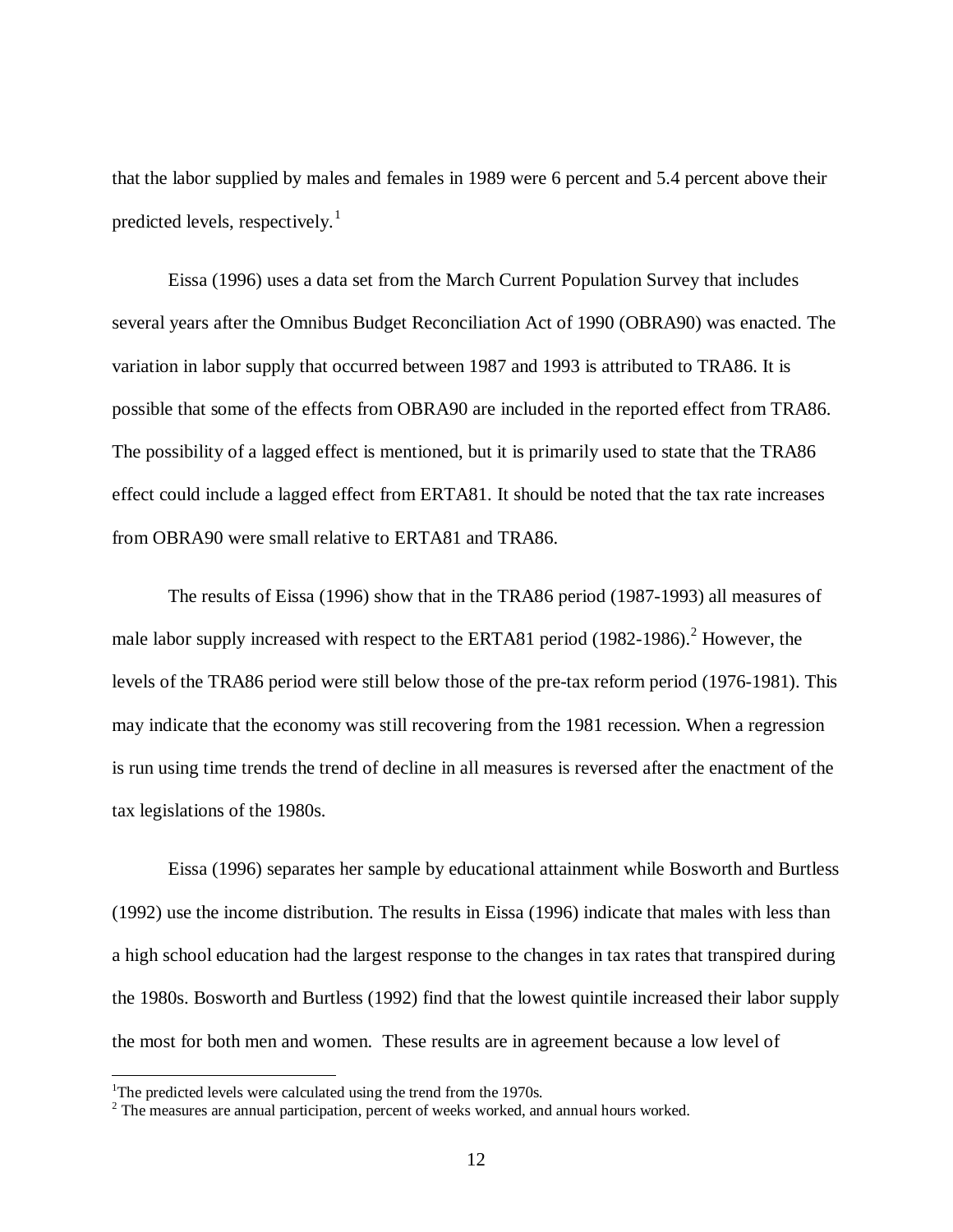education is often associated with a low income level. Bosworth and Burtless (1992) conclude that because the lowest quintile's marginal tax rates were not significantly affected by the tax rate changes of the 1980s the increase in labor supply that occurred during this period is due to factors other than the tax reforms.

The labor supply literature I reviewed suggests positive labor supply elasticities. Therefore, when wage increases the supply of labor will increase and vice versa. As stated earlier, positive elasticities are indicative of an upward sloping labor supply curve. An upward sloping labor supply curve is necessary but not sufficient for the Laffer effect to take place. Using (2) and the marginal tax rates post-TRA86 I compute the labor supply elasticities that would allow the Laffer effect to take place. I find that at tax rates of 15 percent, 28 percent, and 33 percent labor supply elasticities must be greater than 5.6, 2.57, and 2.03 respectively. So, even though estimated labor supply elasticities are positive, the labor supply literature I reviewed does not provide elasticities that are large enough to support the Laffer effect at these marginal tax rates.

#### Taxable Income

<span id="page-18-0"></span>Although the labor supply literature does not indicate that tax rates are in the downward sloping section of the Laffer Curve, the literature estimating the elasticity of taxable income may suggest otherwise. It is common in this literature to calculate the elasticity of taxable income (z) with respect to the net-of-tax share (1-t),

$$
\frac{dz}{d(1-t)}\frac{(1-t)}{z}.
$$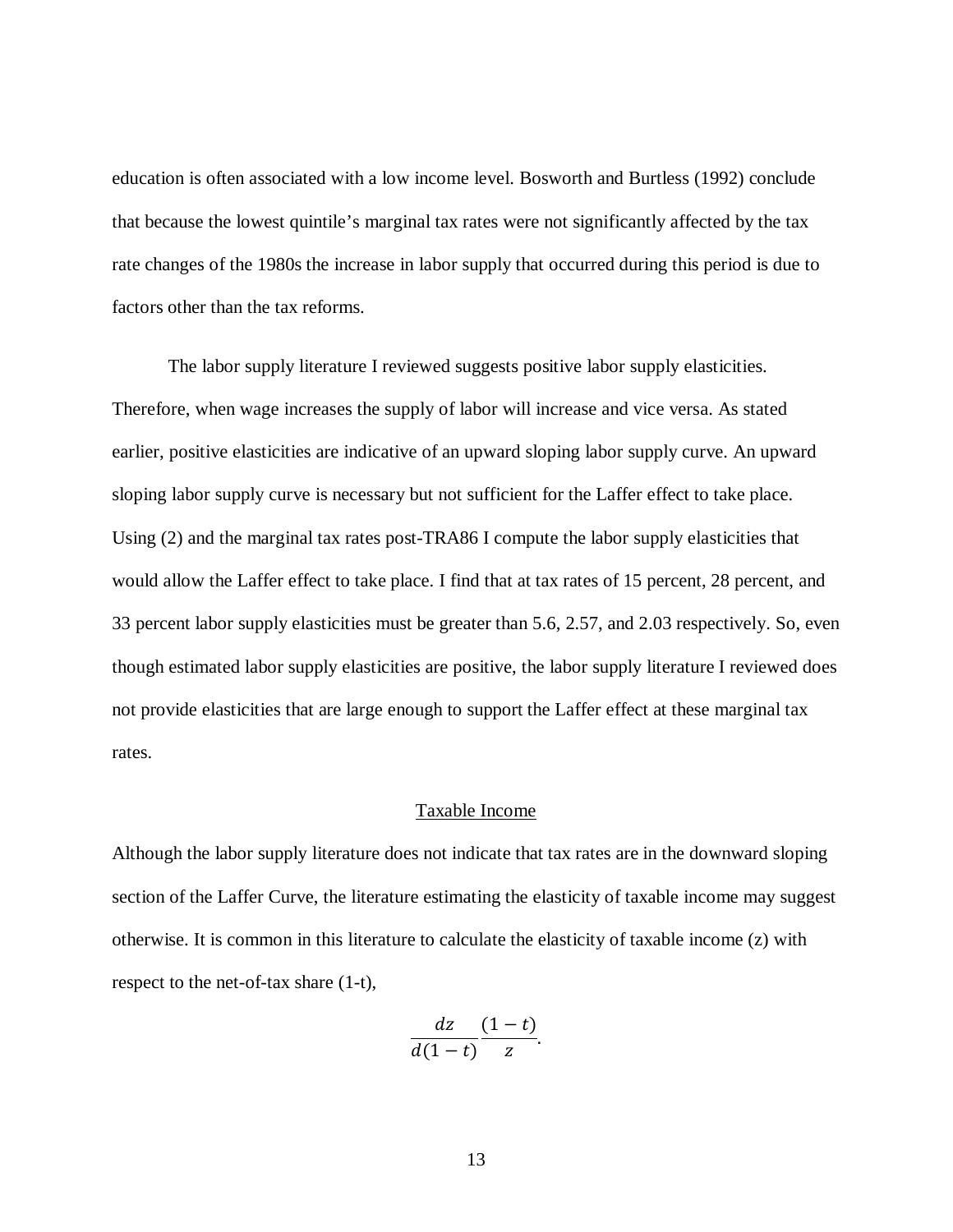This will be referred to as the elasticity of taxable income hereafter. The net-of-tax share is the percentage of earnings that a taxpayer will retain after taxes.

The results of Feldstein (1995) suggest that there is a large response in taxable income to changes in the net-of-tax share. He reports elasticity of taxable income estimates that range from 1.04 to 3.05. Before accepting this conclusion some cautions need to be mentioned. All taxpayers that incurred a highest marginal tax rate of less than 22 percent were excluded in this study. As a result, this paper includes only the highest income earners. A problem with Feldstein's method is that he computes the relative elasticity of taxable income between groups. The fact that the tax system does not treat all individuals the same presents a problem when comparing responses of different groups. It is preferred that a control group is used that experiences little or no change. A control group will better account for omitted variables, mismeasurements, and trends. In addition to this, the methodology does not produce standard errors.

In response to Feldstein (1995), Goolsbee (1999) uses the same methodology to compute the relative elasticity of taxable income. The results of Goolsbee (1999) are lower than those of Feldstein (1995) and range from -0.22 to 2.07. The fact that Goolsbee (1999) uses income in 1985 to divide taxpayers and Feldstein (1995) uses marginal tax rates in 1985 could be a reason the results differ. Goolsbee (1999) builds upon these results by using a regression analysis to obtain standard errors and to include all income groups. The result is an elasticity of taxable income of about 1. I believe that omitted variables bias may be present. Omitted variables bias occurs when relevant independent variables are excluded that are correlated with the included independent variables and the dependent variable. In this analysis the only independent variable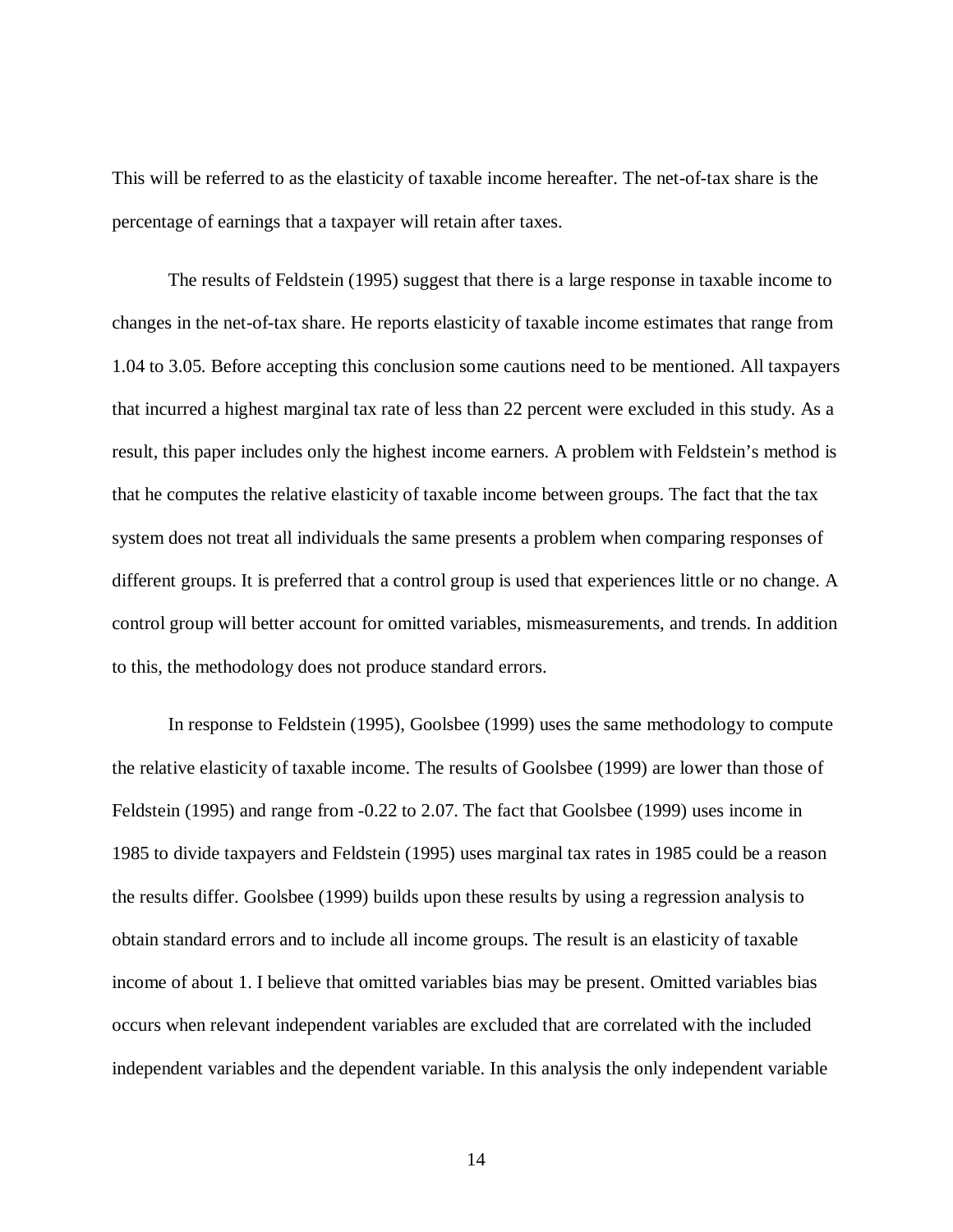used in the regression is the change in log net-of-tax share. This implicitly states that all of the variation in the dependent variable, the change in the log of income, can be explained by the change in the log net-of-tax share. Goolsbee's (1999) estimate of the elasticity of taxable income may be biased upward as a result.

Goolsbee (1999) suggests that looking at a single tax reform in isolation may not be valid. Instead he suggests that many tax reforms should be analyzed to observe the effects of variations in tax rates on taxable income across multiple generations. Looking at the tax rate changes over several decades Goolsbee (1999) finds that the behavioral responses to TRA86 are greater than those of any other income tax reform in U.S. history.

Gruber and Saez (2000) adhere to Goolsbee's suggestion and use data from 1979-1990 to estimate the elasticity of taxable income. They define income in two ways, broad income and taxable income. Broad income is defined as the total income reported on a Form 1040. Taxable income is the amount of income that is actually taxed. The estimates they report may be biased because some income may be reported as corporate income in subsequent years (Gruber and Saez, 2000).

Gruber and Saez (2000) report an elasticity of taxable income of  $0.4$ <sup>[3](#page-20-0)</sup>. The results are lower when the broad income definition is used. They believe that their results are primarily due to the response of taxpayers with very high broad income because their income is more readily manipulated. For instance, individuals with broad income above \$100,000 have an elasticity of taxable income of 0.66. When the income distribution is divided by taxable income instead of

<span id="page-20-0"></span><sup>&</sup>lt;sup>2</sup><br>3  $3$ This elasticity comes from the most complete specification using taxable income.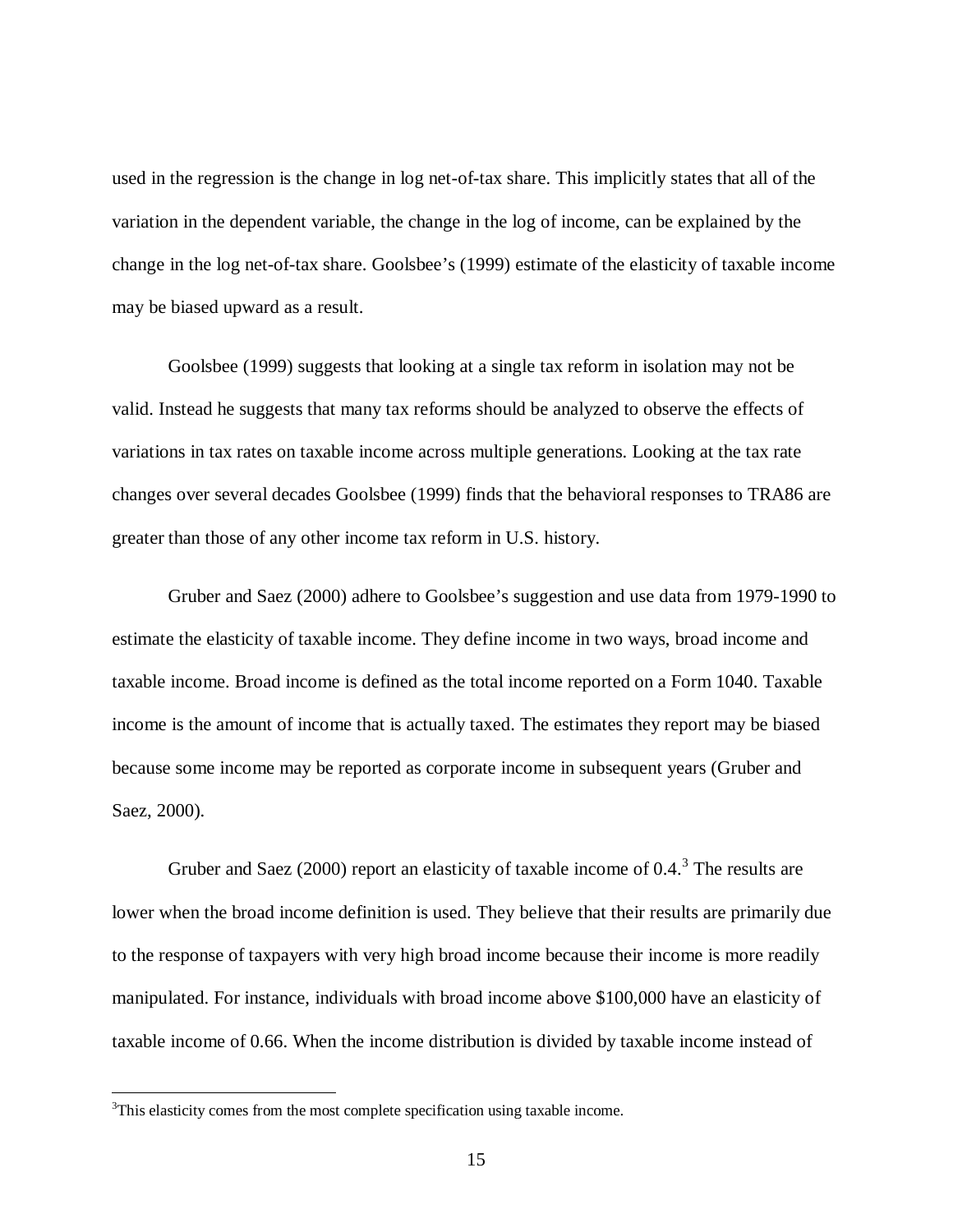broad income the responses of taxable income are more equally distributed among income groups. This is because a high broad income does not necessarily mean that an individual will have a high taxable income (Gruber and Saez, 2000).

The larger the elasticity of taxable income the more likely it is that the Laffer effect will occur. If a tax increase leads people to shift their income out of taxable form then the implications of the Laffer Curve are still valid (Goolsbee, 1999). Goosbee (1999) believes that the elasticity of taxable income is interchangeable with the labor supply elasticity in (2). If this is true the majority of the elasticities reported in the taxable income literature are not large enough to be in the prohibitive range of the Laffer Curve. Whether or not the U.S. is above or below the revenue maximizing marginal tax rate is still the topic of many academic debates.

The literature pertaining to taxable income from Feldstein (1995), Goolsbee (1999), and Gruber and Saez (2000) include self-employment income within their calculations of taxable income. Carroll et al. (2001) analyzes the effects of TRA86 while Heim (2009) focuses on the tax increases of the 1990s (Omnibus Budget Reconciliation Acts of 1990 and 1993). If a change in tax rates results in more people entering a specific business type estimates are overstated and they are understated if they lead people to exit a business type (Heim, 2009).

Carroll et al. (2001) analyses the effect that taxes have on the growth rate of sole proprietors' businesses. He assumes that the change in a business's gross receipts is a measure of growth. Gross receipts are defined as the total amount of income reported on a Schedule C. Capital gains are excluded because less than half of sole proprietors invest in capital assets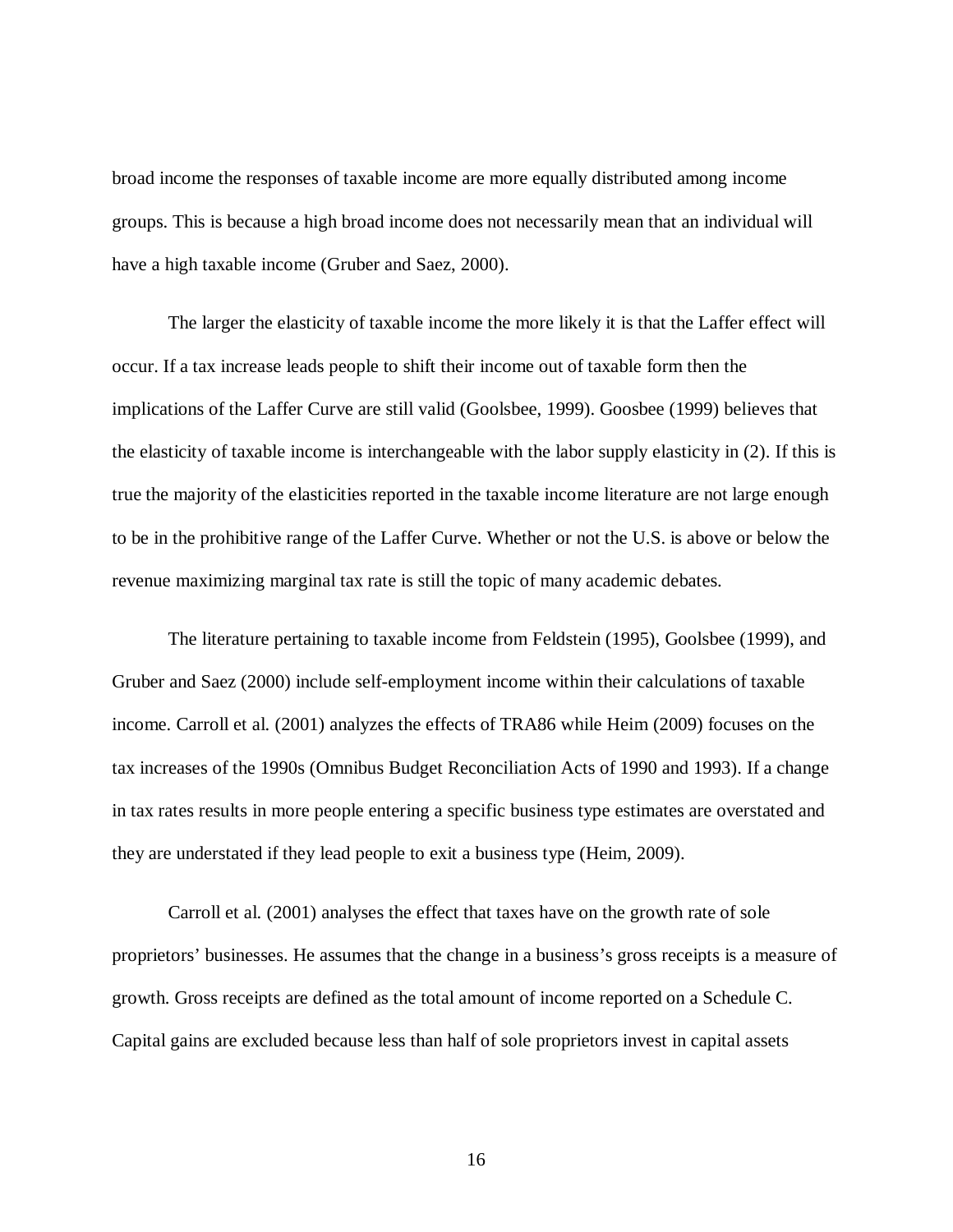(Carroll et al., 2001). Also, capital gains are not taxed until they are realized or are free from taxation entirely if they are held until the proprietor's death (Carroll et al., 2001).

The results of this paper suggest that an increase in a sole proprietors' net-of-tax share (1-t) will cause the gross receipts of a sole proprietor's business to increase. The elasticity of receipts with respect to the net-of-tax share is 0.84. This suggests that if the highest marginal tax rate decreases from 50 percent to 28 percent (the net-of-tax share increases from 0.5 to 0.72) as it did after TRA86, a sole proprietor's gross receipts should increase by about 37 percent.

Heim (2009) analyzed the effect of taxes on not only sole proprietors but also partnerships and farms. He describes three ways taxes might affect self-employment income. Taxes may entice the self-employed to consume more leisure, under report their income, or change the form of their business (Heim, 2009). The elasticity of reported self-employment income with respect to the net-of tax share is 0.9 (Heim, 2009). When reporting responses are taking into account the elasticity falls to 0.4. Carroll et al. (2001) does not account for reporting responses. Besides the studies by Carroll et al. (2001) and Heim (2009) there are no other empirical studies that analyze how taxes affect self-employment income in the United States.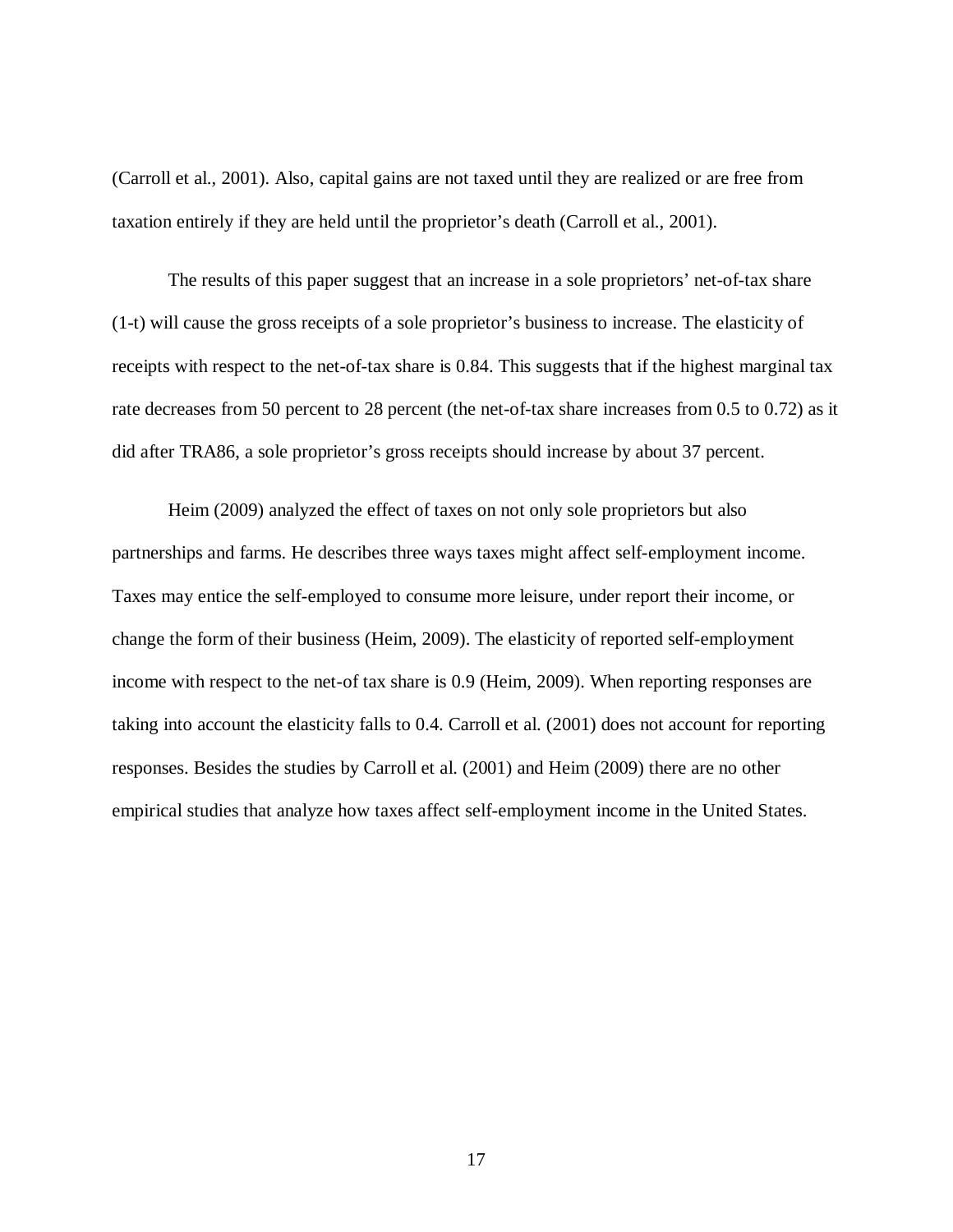#### **Data and Methodology**

<span id="page-23-0"></span>My data are drawn from the Panel Study of Income Dynamics (PSID) from years 1984, 1986 and 1989. These files are available to the public through the PSID website, which is maintained and updated by The University of Michigan.<sup>[4](#page-23-1)</sup> These data report information pertaining to the previous year, so the years under analysis are 1983, 1985, and 1988. These are the years that Feldstein (1995) and Carroll et al. (2001) use when analyzing the effects of TRA86 and an additional year, 1983. The period 1985 – 1988 will be referred to as the TRA86 period. I have added an additional year, 1983, in order to determine if TRA86, and more importantly the reduction of marginal tax rates, has caused movement at the extensive and/or intensive margins of self-employment.

When this year is added another time period can be created, 1983 – 1985. This time period will be referred to as the pre-TRA86 period and will be used to compute the simple difference between both time periods. The simple difference method I use assumes that the trends of exit from and entry into self-employment in the pre-TRA86 period will continue throughout the TRA86 period. My results will be downward biased if the actual trend of movement at the margins of self-employment in the TRA86 period is lesser than the trend in the pre-TRA86. My results are upward biased if the trend is greater in the TRA86 period than the trend in the pre-tax reform period.

<span id="page-23-1"></span><sup>4</sup> http://psidonline.isr.umich.edu/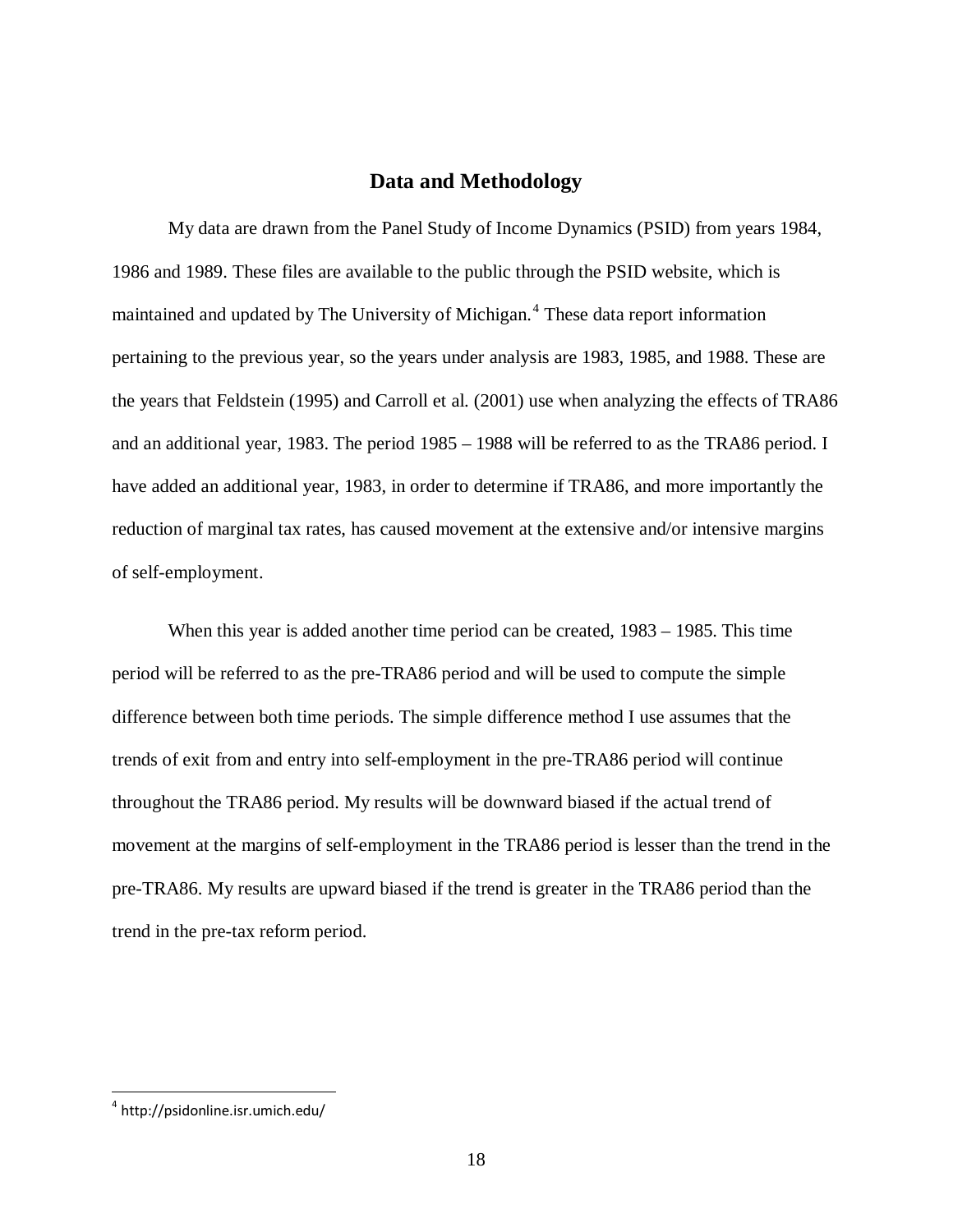#### Pre-TRA86 Period

- (1) Individuals in employment group (1985) Individuals in employment group (1983)
- (2) (Individuals in employment group (1985) Individuals in employment group (1983))/Individuals in employment group (1983)

#### TRA86 Period

- (1) Individuals in employment group (1988) Individuals in employment group (1985)
- (2) (Individuals in employment group (1988) Individuals in employment group (1985))/Individuals in employment group (1985)

#### Simple Difference

- (1)  $\Delta$  in TRA86 Period  $\Delta$  in Pre-TRA86 Period
- (2) ∆% in TRA86 Period ∆% in Pre-TRA86 Period

To begin, I obtained data from the Statistics of Income (SOI) Individual Reports for the years under analysis. These reports contain aggregated data on the number of returns and the total amount of self-employment income reported within various adjusted gross income brackets. The PSID data can be manipulated to resemble that of the SOI. Using the total taxable income and the amount of self-employment income reported by the "head" of the family I can compare the two. Although the PSID uses coding that causes negative income to be reported as zero income and a top code of \$99,999, I find that the mean self-employment income and the distribution of returns for each income bracket are comparable (Appendix B).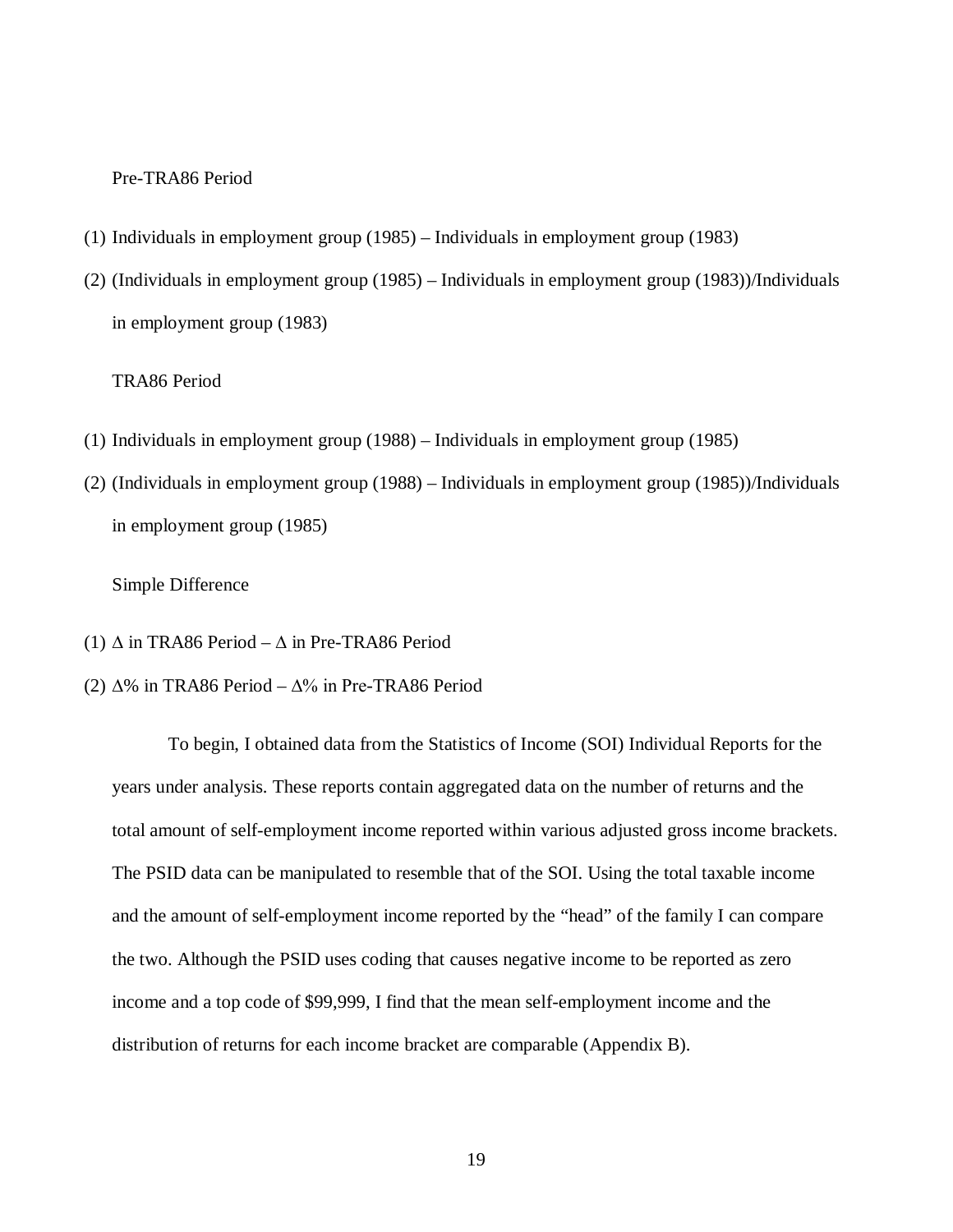Now that I have confirmed that the entrepreneurs in the PSID sample are comparable to the population I must uncover the movement that occurred in response to TRA86. The PSID allows one to clearly identify five types of employment statuses. In this paper individuals are grouped by employment status as: employed by someone else only; unincorporated selfemployed only; incorporated self-employed only; employed by someone else as well as unincorporated self-employed; employed by someone else as well as incorporated selfemployed; or not currently working. This study focuses on the entry into and exit from the pure form of unincorporated self-employment with no other employment. This will be referred to as simply self-employment or entrepreneurship moving forward.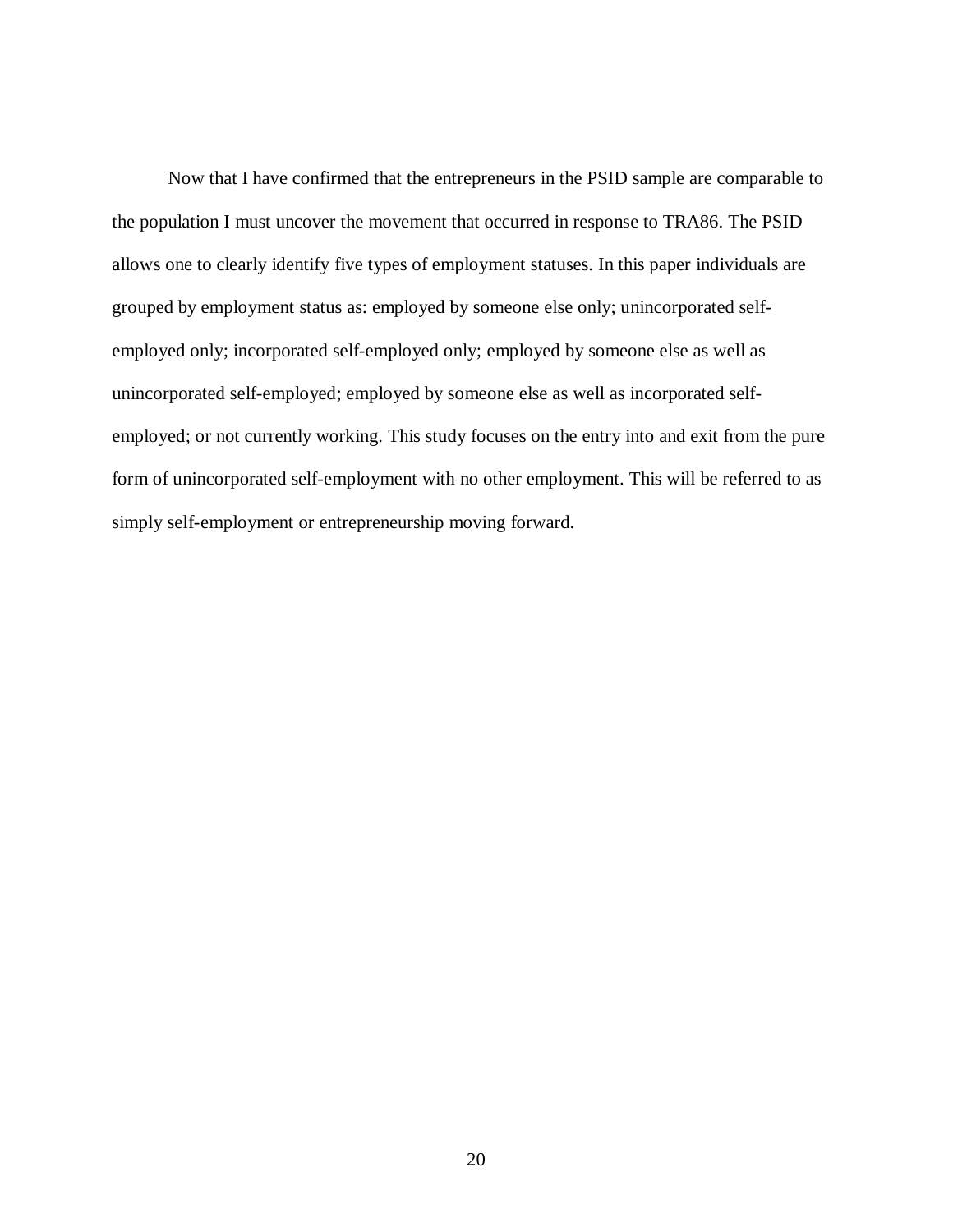#### **Results**

<span id="page-26-0"></span>The Tax Reform Act of 1986 not only reduced marginal tax rates in the personal income tax system, but also increased the effective tax rates paid by corporations. These two facts should at the very least provide an incentive for individuals to report their income under the personal income tax system rather than the corporate tax system, if possible. Therefore, people have an incentive to remain and become self-employed. All other things being equal, there should be more individuals reporting a self-employed status after the enactment of TRA86. If this occurs then it may be an accurate statement that individuals take marginal tax rates into account when making decisions about the form of their business.

My sample consists of 58,996 individuals that were classified as a "head" of the household in all three years of data. Although there may have been individuals who were classified as a "head" in one year and not others, I have chosen to focus on the movement of individuals that were classified as a "head" at all three data points. As stated above there are six different employment groups individuals can be classified as. One group that needs further explanation is that of the unemployed.

It is important that I do not over-represent the unemployed group with individuals that are not in the actual labor force. The actual labor force consists of individuals that are age eligible to work and are either employed or unemployed and actively seeking a job (McConnell et al., 2010). Anyone that is institutionalized is also excluded. For this reason I have excluded individuals that report they are retired, disabled, or institutionalized in 1983, 1985, or 1988. I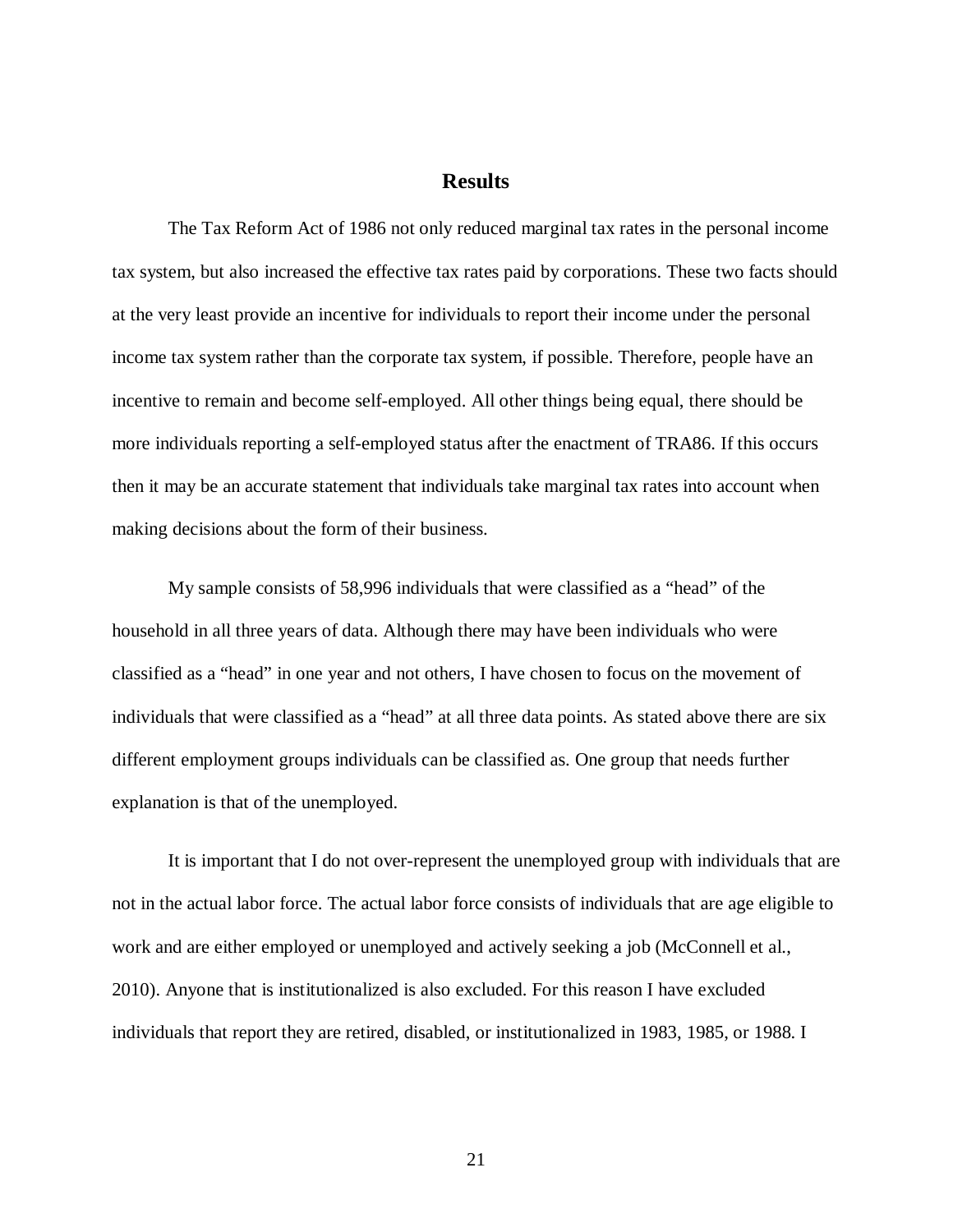have excluded students from my sample. This leaves me with a sample that is comprised of household heads that are in the labor force at all three data points.

My data shows that the number of individuals that report self-employment is increasing at a decreasing rate (Appendix C). In my sample the number of self-employed persons increased by 28 percent in the pre-TRA86 period, but only 17 percent in the TRA86 period. It follows that because my data set observes the same group of "heads" from 1983 until 1988 the percentage of my sample that is self-employed increases throughout my analysis. The percentage of my sample that reports self-employment in 1983, 1985, and 1988 is 6 percent, 7 percent, and 9 percent respectively.

Using my simple difference equations from above I find that TRA86 has caused 63 more individuals to become self-employed in my sample. The number of individuals reporting selfemployment is increasing at a decreasing rate and therefore this group experiences a negative 2 percent change in self-employment in response to lower marginal tax rates. The employment group consisting of individuals that work for someone else and partake in self-employment experienced a 260 percent increase. In my sample this is equivalent to 603 individuals.

The fact that income earned from working for someone else and from self-employment are both taxed under the personal income tax system and subject to the same marginal tax rates could cause individuals to choose working for someone else over self-employment. However, in my sample I find that 1,947 less individuals reported that they worked for someone else only after the enactment of TRA86. This employment group is the largest of the employment groups that I have created so this accounted for only negative 4 percent change.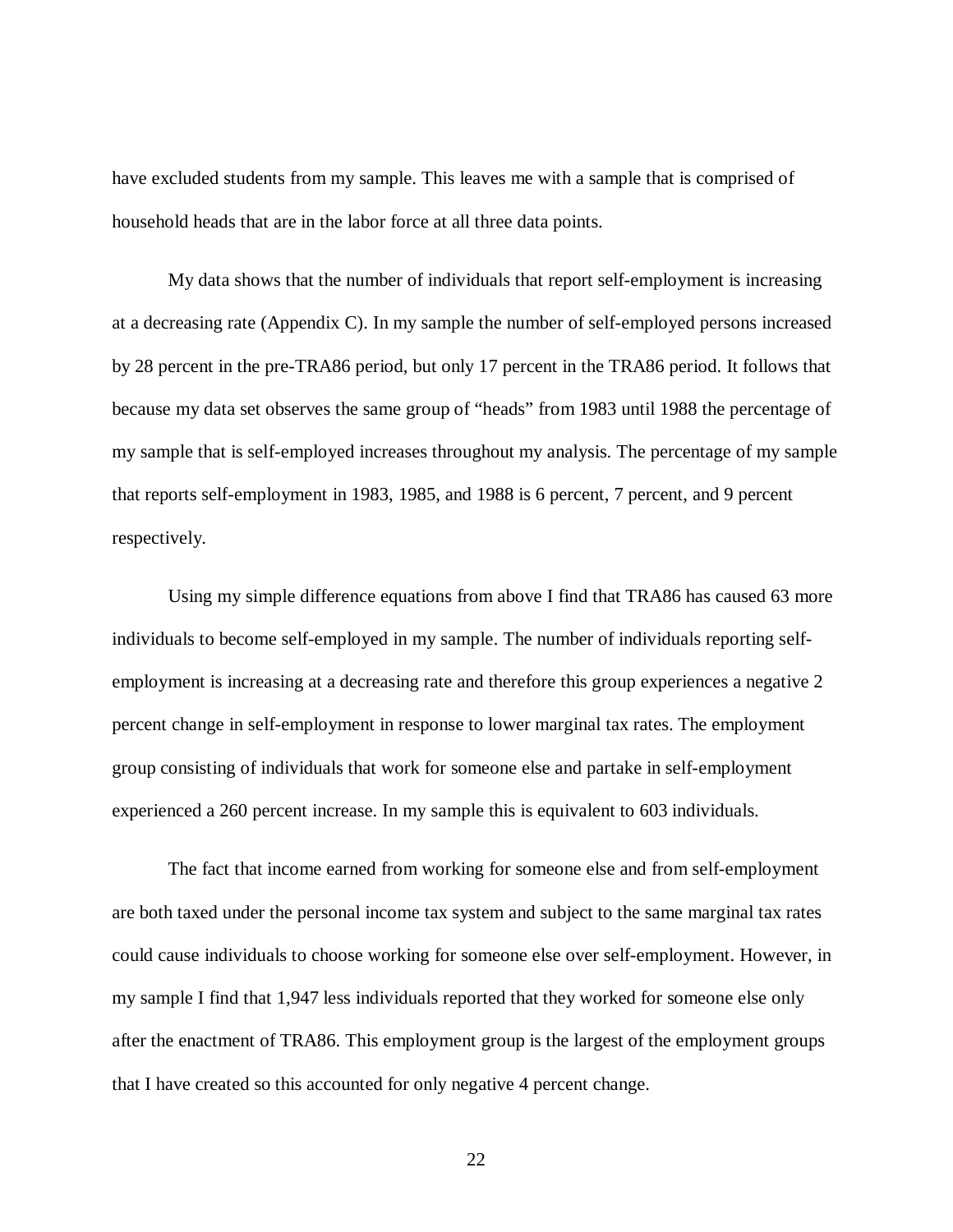When looking at the corporate income tax system there were 263 less people reporting incorporated self-employment in the aftermath of TRA86. Similarly, 35 less people reported that they were working for someone else and owned an incorporated business. The aforementioned change in individuals only holds for my sample because I have not been extrapolated for the population. These groups experienced a negative 17 percent and a negative 12 percent change, respectively. In order to more accurately analyze TRA86 I must uncover how unemployment was affected.

My results show that 1,581 more people were unemployed after the enactment of TRA86. This is equivalent to a 70 percent change in that employment group. These results are not what one expects to see when dealing with a reduction in marginal tax rates especially if the implications of the Laffer Curve are valid. Due to the inherent risk of self-employment it is understandable that there will be some attrition in my self-employment group. The fact that there are more self-employed persons in 1985 than in 1983 forces me to present my results of the exit from self-employment in percentage form in what follows.

Inconsistent with the theory that lower marginal tax rates cause self-employment to become more attractive, I find that in the TRA86 period a lower percentage of people remained selfemployed. Only 76 percent of self-employed persons in 1985 were self-employed in 1988. Whereas, 78 percent of the self-employment group in 1983 was still self-employed in 1985. Despite the larger percentage of exit from self-employment in the TRA86 period, a lower percentage of the formerly self-employed switched to the employment group that reported income under the corporate income tax system. This confirms the fact that TRA86 has made the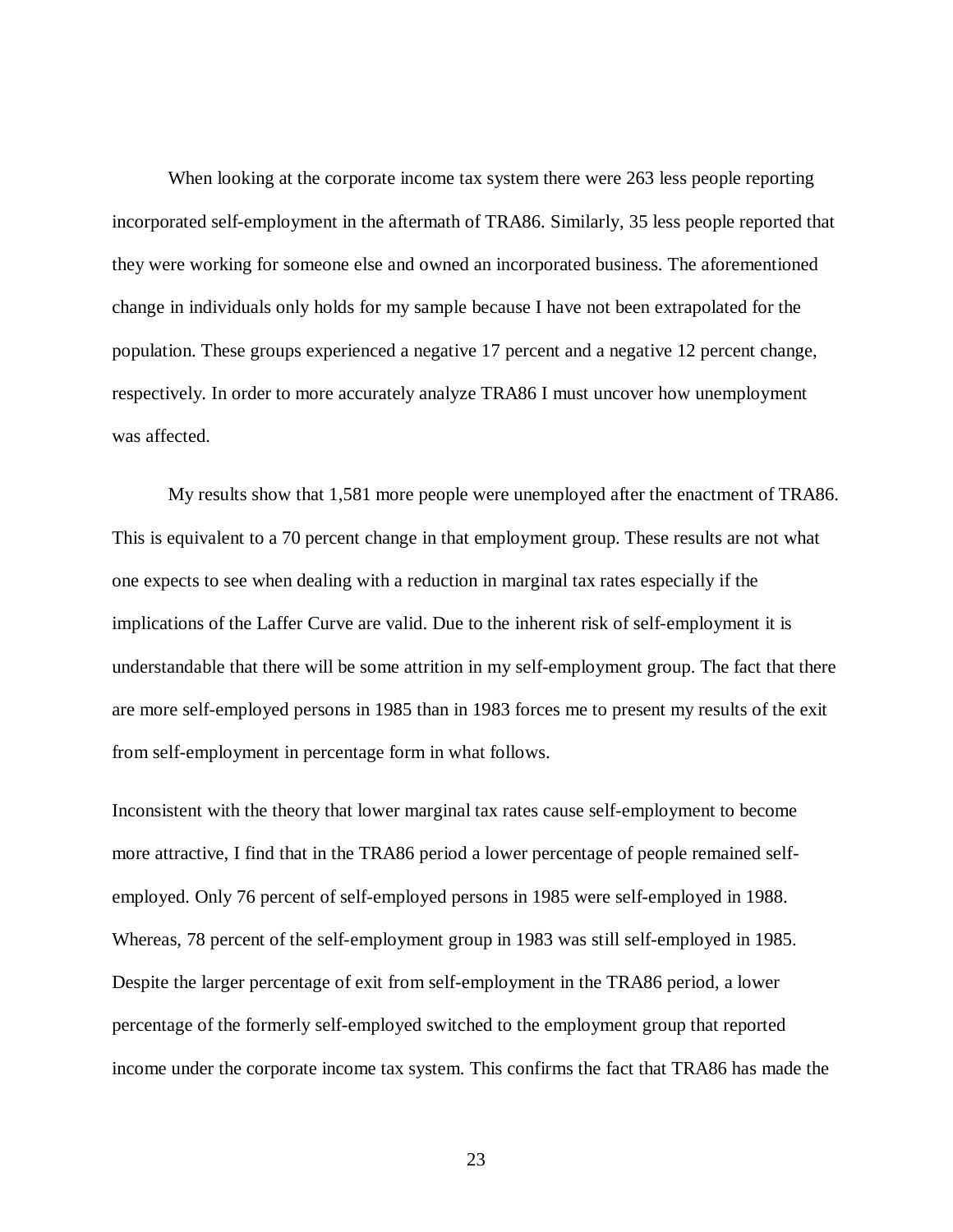corporate tax system less attractive relative to the personal income tax system. The employment groups, working for someone else and unemployment, experience a higher percentage of entry from the formerly self-employed in the TRA86 period when compared to the pre-TRA86 period.

As I have previously stated, the income derived from working for someone else is taxed at the same marginal tax rates as self-employment income. In my sample 93 percent of wage earners in 1983 were still wage earners in 1985. This percentage dropped to 90 after TRA86 was enacted. It is interesting that the employment group that experienced the largest percent of entry from wage earners was unemployment in both periods.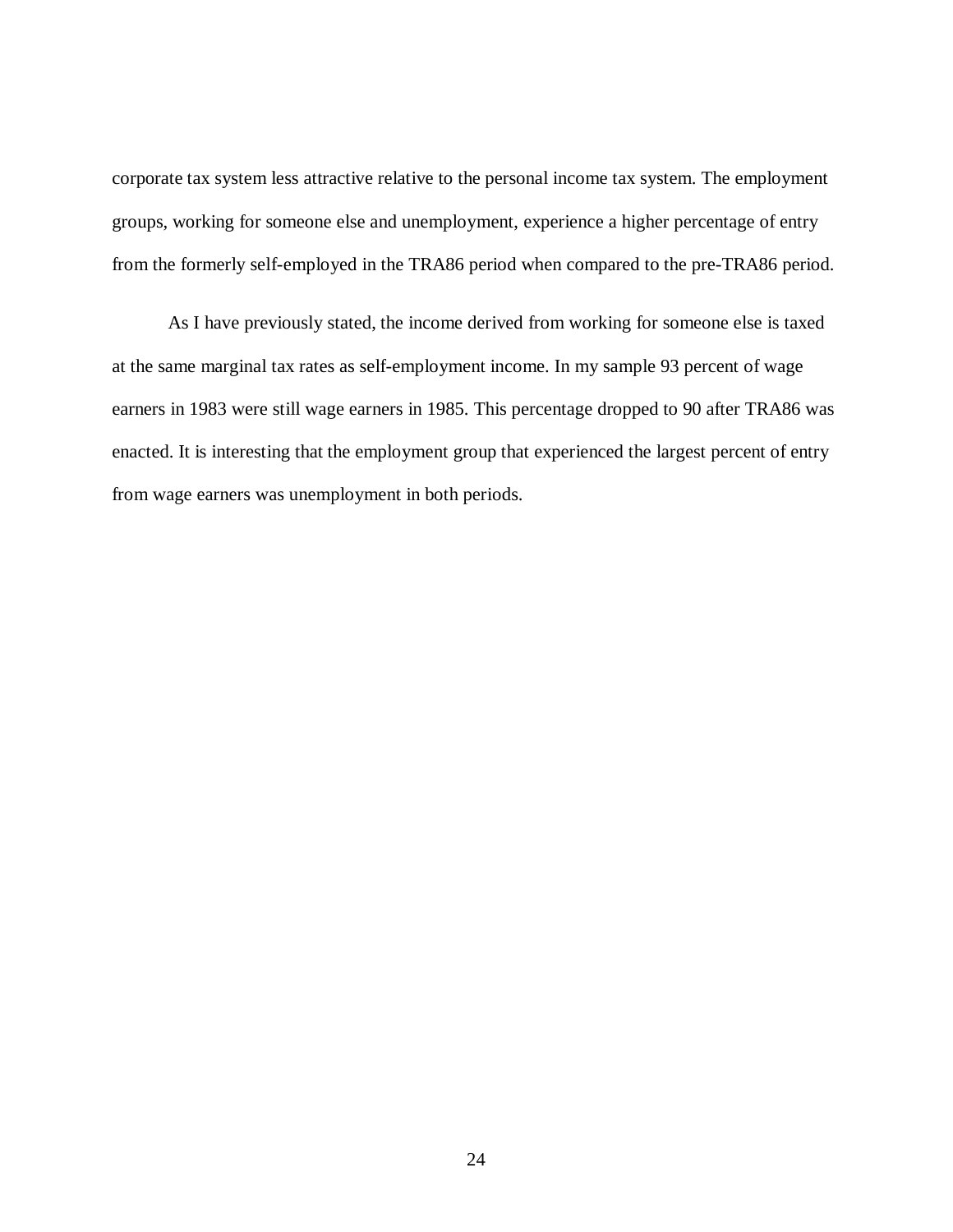#### **Conclusion**

<span id="page-30-0"></span>While researching supply-side economics I discovered the theory of the Laffer Curve. The Laffer Curve hypothesizes that when tax rates are too high a reduction in tax rates can increase government tax revenue. It is possible that government tax revenue will increase if individuals increase their labor supply, earn more income, or report more income. This paper attempts to answer the question of whether or not the decision to remain, become, or leave selfemployment is affected by marginal tax rates.

My results suggest that the lower marginal tax rates associated with TRA86 have not caused self-employment to become a more attractive employment type. In fact, I find that TRA86 has had a minimal adverse effect on the self-employed. Still, I can clearly show after the reduction in marginal tax rates from TRA86 there is a smaller percentage of entrepreneurs that remain self-employed. Also, it is evident that there is more unemployment after the enactment of TRA86 which was not an intended effect.

I must caution readers that my results are likely to suffer from a bias due to economic trends and possible lagged effect from ERTA81. Specifically, this tax legislation was enacted during an expansionary period. These periods are defined as periods when GDP is increasing. My results show that unemployment is increasing which indicates that the individuals that remained employed produced more. Assuming this trend continues throughout the TRA86 period will bias my results downwards because the actual trend of an increase in employment in the TRA86 period is probably not as strong. Also, the portion of my results that can be considered lagged effects from ERTA81 is an unknown factor. To further test the hypothesis that marginal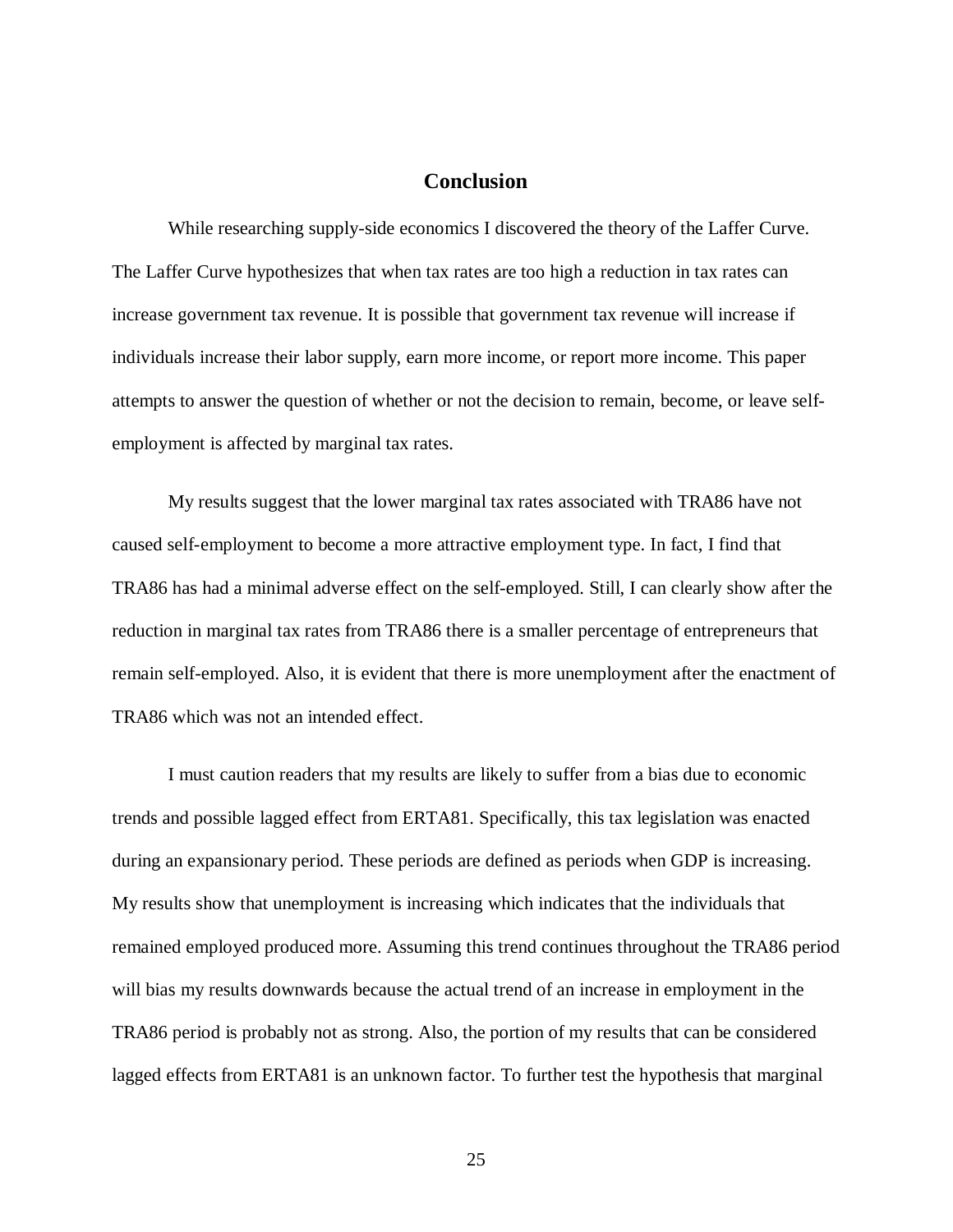tax rates have an effect on the decision to be an entrepreneur more periods of data should be analyzed and even a tax increase.

This research was performed using the Panel Study of Income Dynamics. This is not the ideal data set for a paper on this topic. It would be ideal to use the actual tax filings of individuals. It is likely that there are some discrepancies between the information individuals reported to the Internal Revenue Service and how they answered questions in the PSID. If I were to continue this research at a later date, with more time, a higher level of education, and more resources I would obtain these tax filings to have the most powerful and accurate data for statistical testing.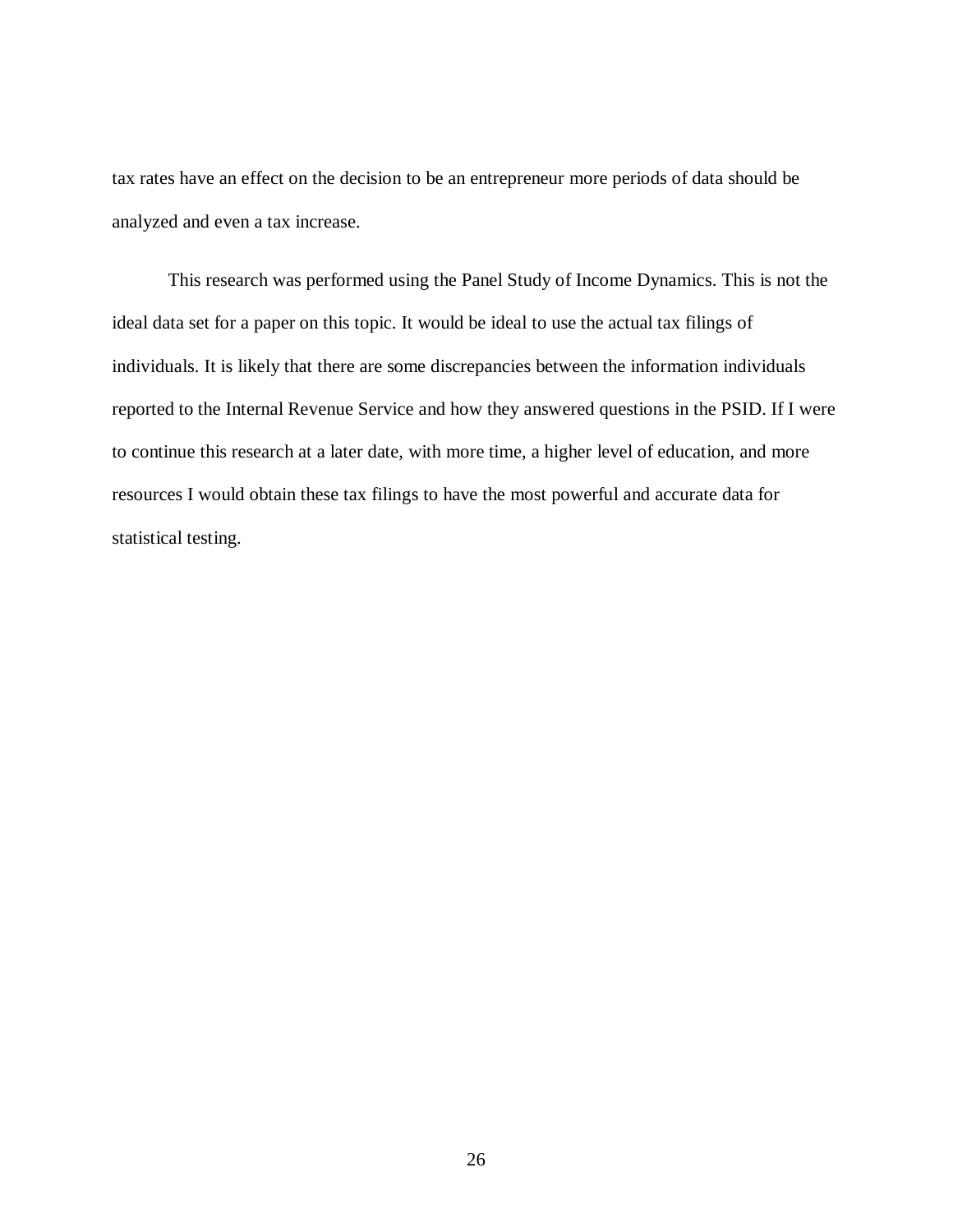<span id="page-32-0"></span>**Appendix A: Marginal Tax Rates in 1985 and 1988**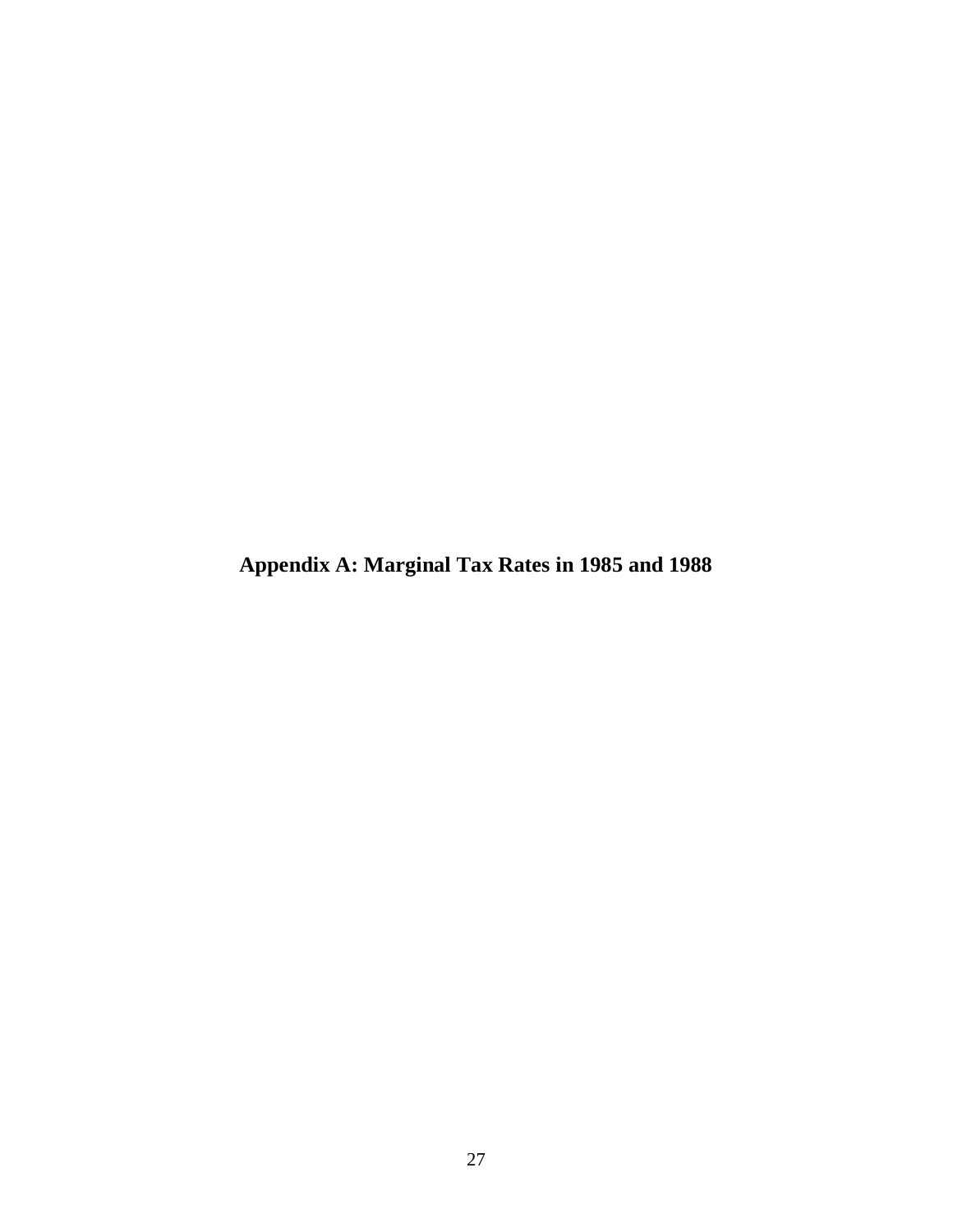#### **Marginal Tax Rates in 1985 and 1988**

#### **Married Filing Jointly**

|                   | 1985   |             |           |                   | 1988 |             |
|-------------------|--------|-------------|-----------|-------------------|------|-------------|
| Marginal Tax Rate |        | Income Over |           | Marginal Tax Rate |      | Income Over |
|                   | $11\%$ |             | \$3,540   |                   | 15%  | $\$0$       |
|                   | 12%    |             | \$5,720   |                   | 28%  | \$29,750    |
|                   | 14%    |             | \$7,910   |                   | 33%  | \$71,900    |
|                   | 16%    |             | \$12,390  |                   | 28%  | \$149,250   |
|                   | 18%    |             | \$16,650  |                   |      |             |
|                   | 22%    |             | \$21,020  |                   |      |             |
|                   | 25%    |             | \$25,600  |                   |      |             |
|                   | 28%    |             | \$31,120  |                   |      |             |
|                   | 33%    |             | \$36,630  |                   |      |             |
|                   | 38%    |             | \$47,670  |                   |      |             |
|                   | 42%    |             | \$62,450  |                   |      |             |
|                   | 45%    |             | \$89,090  |                   |      |             |
|                   | 49%    |             | \$113,860 |                   |      |             |
|                   | 50%    |             | \$169,020 |                   |      |             |

Source: The Statistics of Income Individual Tax Return Reports from 1985 and 1988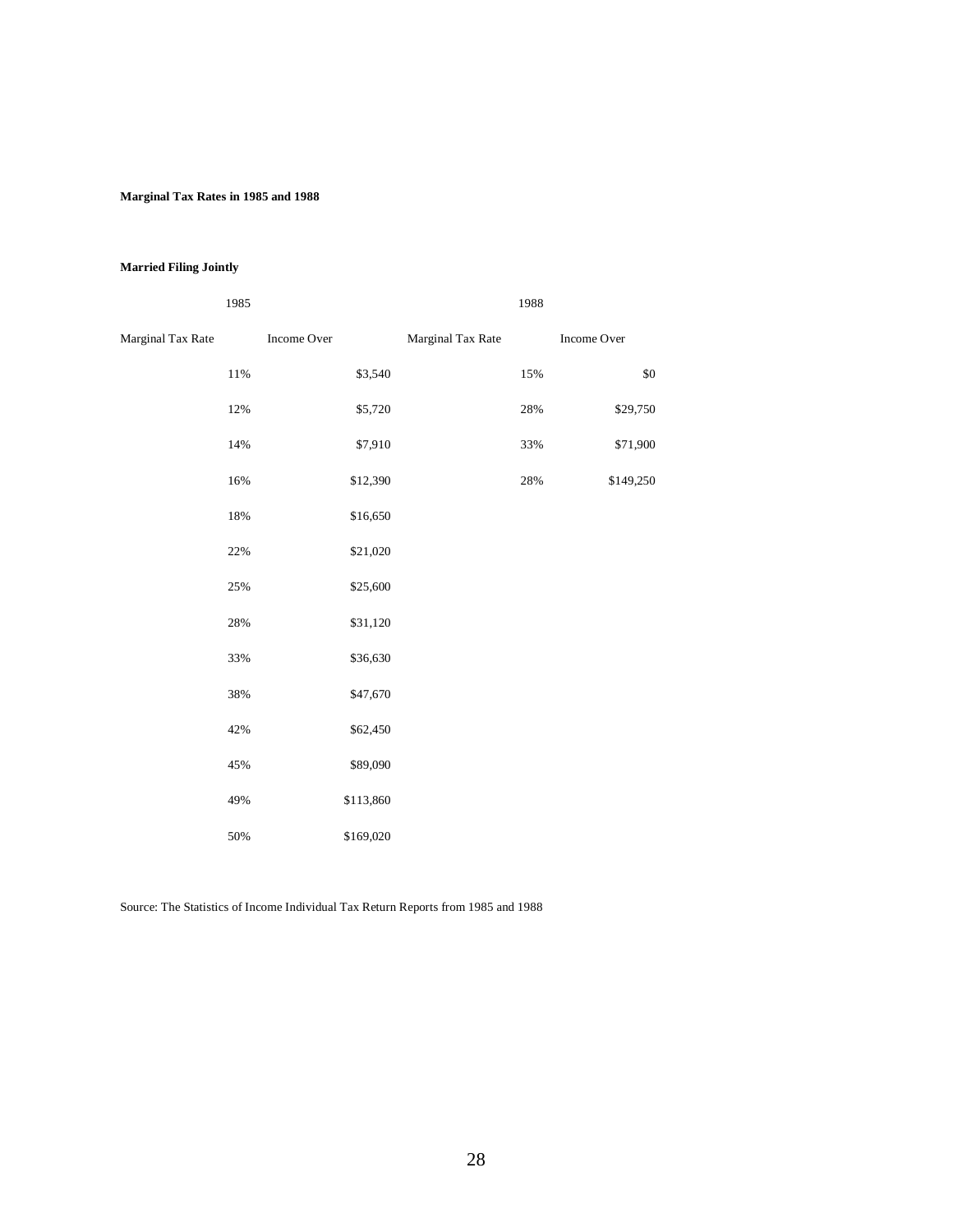<span id="page-34-0"></span>**Appendix B: Data Validation**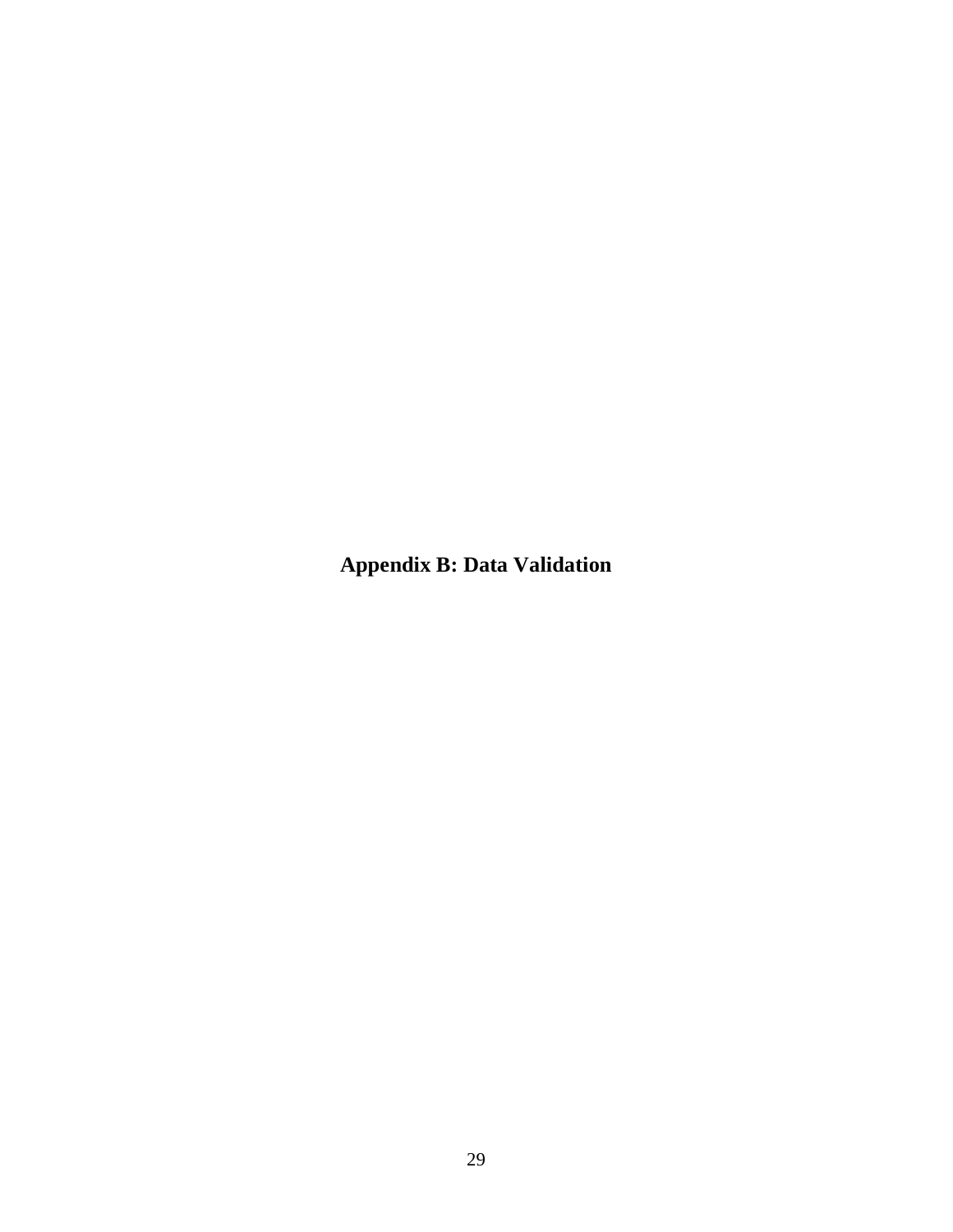| Validation of the Panel Study of Income Dynamics' data with the Statistics of Income for Year 1983 |  |  |
|----------------------------------------------------------------------------------------------------|--|--|
|                                                                                                    |  |  |

| <b>Statistics of Income Individual Returns</b>     |                                        |                                |                              |                                   | <b>Panel Study of Income Dynamics (PSID)</b><br>top code: 99999 |                              |                                             |  |
|----------------------------------------------------|----------------------------------------|--------------------------------|------------------------------|-----------------------------------|-----------------------------------------------------------------|------------------------------|---------------------------------------------|--|
| <b>Adjusted Gross Income</b><br>All Returns, Total | <b>Number of Returns</b><br>10,682,124 | Amount<br>96,877,666,000       | <b>Proportion of Returns</b> | Mean<br><b>Income</b><br>9,069.14 | <b>Total Number of Individuals</b>                              | <b>Proportion of Returns</b> | <b>Mean Income</b><br>13,611.15<br>(792.64) |  |
| <b>Under \$10,000</b>                              | 2,928,342                              | 17,210,783,000                 | 0.2741                       | 5,877.31                          | 1,278<br>(320)                                                  | 0.0771<br>(0.0188)           | 1,423.52<br>(392.89)                        |  |
| \$10,000 under \$20,000                            | 2,464,753                              | 14,901,967,000                 | 0.2307                       | 6,046.03                          | 2,497<br>(470)                                                  | 0.1505<br>(0.0255)           | 5,414.73<br>(624.78)                        |  |
| \$20,000 under \$30,000                            | 2,003,592                              | 14,037,773,000                 | 0.1876                       | 7,006.30                          | 3,150<br>(487)                                                  | 0.1899<br>(0.0247)           | 7,993.29<br>(652.18)                        |  |
| \$30,000 under \$40,000                            | 1,440,072                              | 1,592,743,000                  | 0.1348                       | 1,106.02                          | 2,586<br>(509)                                                  | 0.1560<br>(0.0287)           | 12,901.58<br>(1,104.68)                     |  |
| \$40,000 under \$50,000                            | 753,865                                | 8,625,328,000                  | 0.0706                       | 11,441.48                         | 2,233<br>(536)                                                  | 0.1346<br>(0.0276)           | 12,916.58<br>(1,688.32)                     |  |
| \$50,000 under \$75,000                            | 677,030                                | 12,142,156,000                 | 0.0634                       | 17,934.44                         | 3,096<br>(571)                                                  | 0.1867<br>(0.0352)           | 19,819.50<br>(1,707.30)                     |  |
| \$75,000 under \$100,000                           | 195,957                                | 6,572,716,000                  | 0.0183                       | 33,541.62                         | 1,119<br>(254)                                                  | 0.0675<br>(0.0153)           | 30,737.87<br>(4,420.02)                     |  |
| \$100,000 under \$200,000                          | 162,788                                | 6,823,698,000                  | 0.0152                       | 41,917.70                         | 372<br>(163)                                                    | 0.0224<br>(0.0100)           | 49,910.88<br>(7,600.97)                     |  |
| \$200,000 under \$500,000                          | 43,799                                 | 2,999,907,000                  | 0.0041                       | 68,492.59                         | 253<br>(163)                                                    | 0.0152<br>(0.0095)           | 34,362.29<br>(29, 301.36)                   |  |
| \$500,000 under \$1,000,000<br>\$1,000,000 or more | 8,239<br>3,687                         | 1,005,517,000<br>1,460,822,000 | 0.0008<br>0.0003             | 122,043.57<br>396,208.84          | $\mathbf{0}$<br>$\theta$                                        | 0.0000<br>0.0000             | 0.00<br>0.00                                |  |

Sources: Statistics of Income Individual Tax Returns 1983 and Panel Study of Income Dynamics (1984 Survey)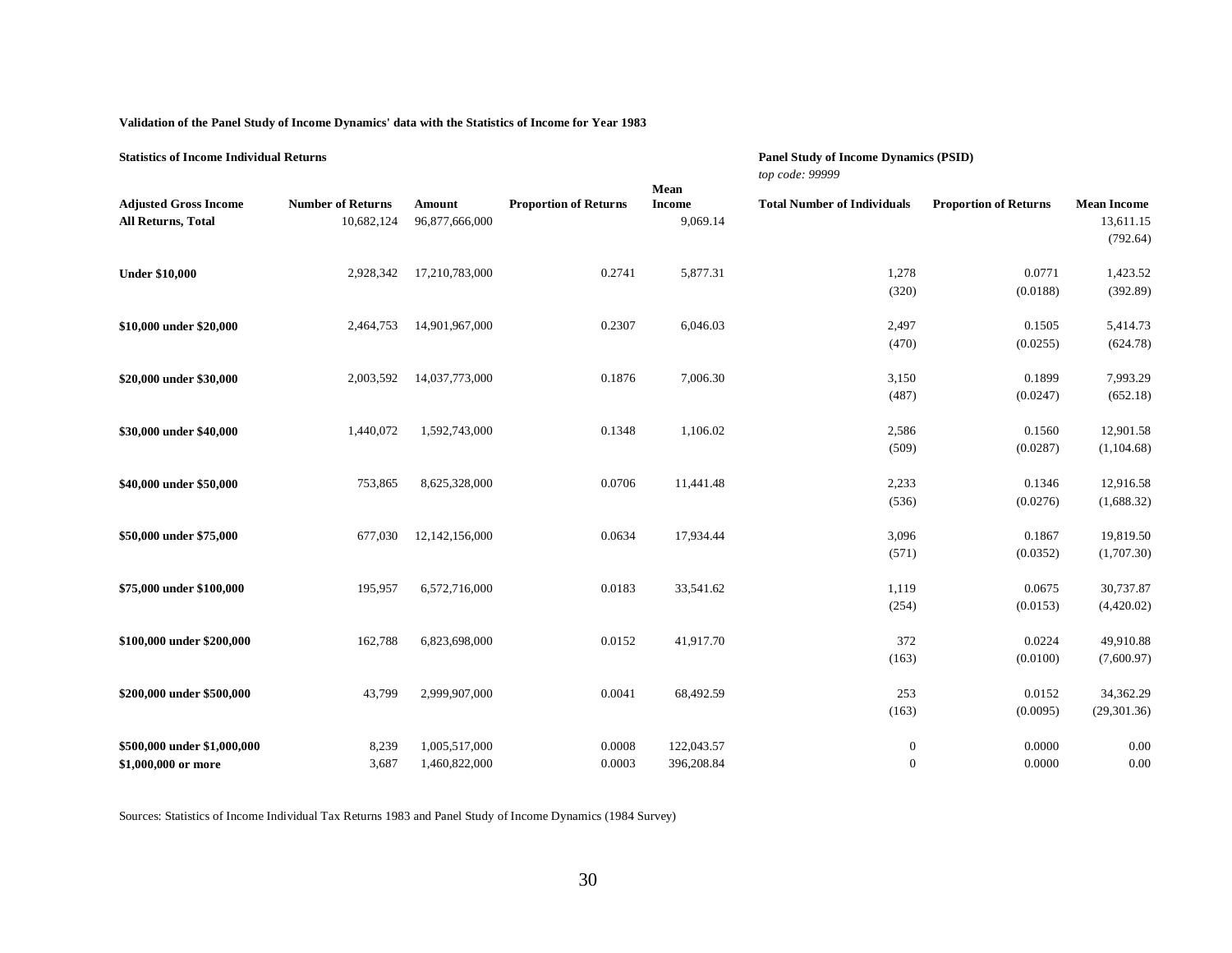**Validation of the Panel Study of Income Dynamics' data with the Statistics of Income for Year 1985**

| <b>Statistics of Income Individual Returns</b> |                          |             |                              |                    | <b>Panel Study of Income Dynamics (PSID)</b> |                              |                    |
|------------------------------------------------|--------------------------|-------------|------------------------------|--------------------|----------------------------------------------|------------------------------|--------------------|
|                                                |                          |             |                              |                    | top code: 99999                              |                              |                    |
| <b>Adjusted Gross Income</b>                   | <b>Number of Returns</b> | Amount      | <b>Proportion of Returns</b> | <b>Mean Income</b> | <b>Total Number of Individuals</b>           | <b>Proportion of Returns</b> | <b>Mean Income</b> |
| All Returns, Total                             | 11900000                 | 78773000000 |                              | 6,619.58           |                                              |                              | 8,437.76           |
|                                                |                          |             |                              |                    |                                              |                              | (596.21)           |
|                                                |                          |             |                              |                    |                                              |                              |                    |
| <b>Under \$10,000</b>                          | 2897000                  | -153000000  | 0.2434                       | $-52.81$           | 6,076.10                                     | 0.2262                       | 900.02             |
|                                                |                          |             |                              |                    | 805.57                                       | (0.0265)                     | (210.11)           |
|                                                |                          |             |                              |                    |                                              |                              |                    |
| \$10,000 under \$20,000                        | 2517000                  | 11439000000 | 0.2115                       | 4,544.70           | 4,252.60                                     | 0.1583                       | 2,387.15           |
|                                                |                          |             |                              |                    | 624.35                                       | (0.0217)                     | (392.11)           |
|                                                |                          |             |                              |                    |                                              |                              |                    |
| \$20,000 under \$30,000                        | 2167000                  | 11686000000 | 0.1821                       | 5,392.71           | 3,965.10                                     | 0.1476                       | 5,952.15           |
|                                                |                          |             |                              |                    | 635.77                                       | (0.0209)                     | (609.68)           |
|                                                |                          |             |                              |                    |                                              |                              |                    |
| \$30,000 under \$40,000                        | 1656000                  | 9990000000  | 0.1392                       | 6,032.61           | 3,849.40                                     | 0.1433                       | 8,506.71           |
|                                                |                          |             |                              |                    | 609.80                                       | (0.0200)                     | (1,356.58)         |
|                                                |                          |             |                              |                    |                                              |                              |                    |
| \$40,000 under \$50,000                        | 1023000                  | 8903000000  | 0.0860                       | 8,702.83           | 2,445.80                                     | 0.0910                       | 12,598.15          |
|                                                |                          |             |                              |                    | 353.56                                       | (0.0122)                     | (1,308.01)         |
|                                                |                          |             |                              |                    |                                              |                              |                    |
| \$50,000 under \$60,000                        | 570000                   | 6658000000  | 0.0479                       | 11,680.70          | 2,878.00                                     | 0.1071                       | 15,801.92          |
|                                                |                          |             |                              |                    | 501.03                                       | (0.0153)                     | (1,705.75)         |
|                                                |                          |             |                              |                    |                                              |                              |                    |
| \$60,000 under \$70,000                        | 316000                   | 5951000000  | 0.0266                       | 18,832.28          | 1,021.00                                     | 0.0380                       | 16,834.73          |
|                                                |                          |             |                              |                    | 301.86                                       | (0.0105)                     | (4,357.75)         |
| \$70,000 under \$80,000                        | 206000                   | 4455000000  | 0.0173                       | 21,626.21          | 752.50                                       | 0.0280                       | 28,348.58          |
|                                                |                          |             |                              |                    | 289.48                                       |                              |                    |
|                                                |                          |             |                              |                    |                                              | (0.0109)                     | (2,991.13)         |
| \$80,000 under \$90,000                        | 125000                   | 3238000000  | 0.0105                       | 25,904.00          | 475.10                                       | 0.0177                       | 15,878.69          |
|                                                |                          |             |                              |                    | 198.60                                       | (0.0076)                     | (6,352.31)         |

Sources: Statistics of Income Individual Tax Returns 1985 and Panel Study of Income Dynamics (1986 Survey)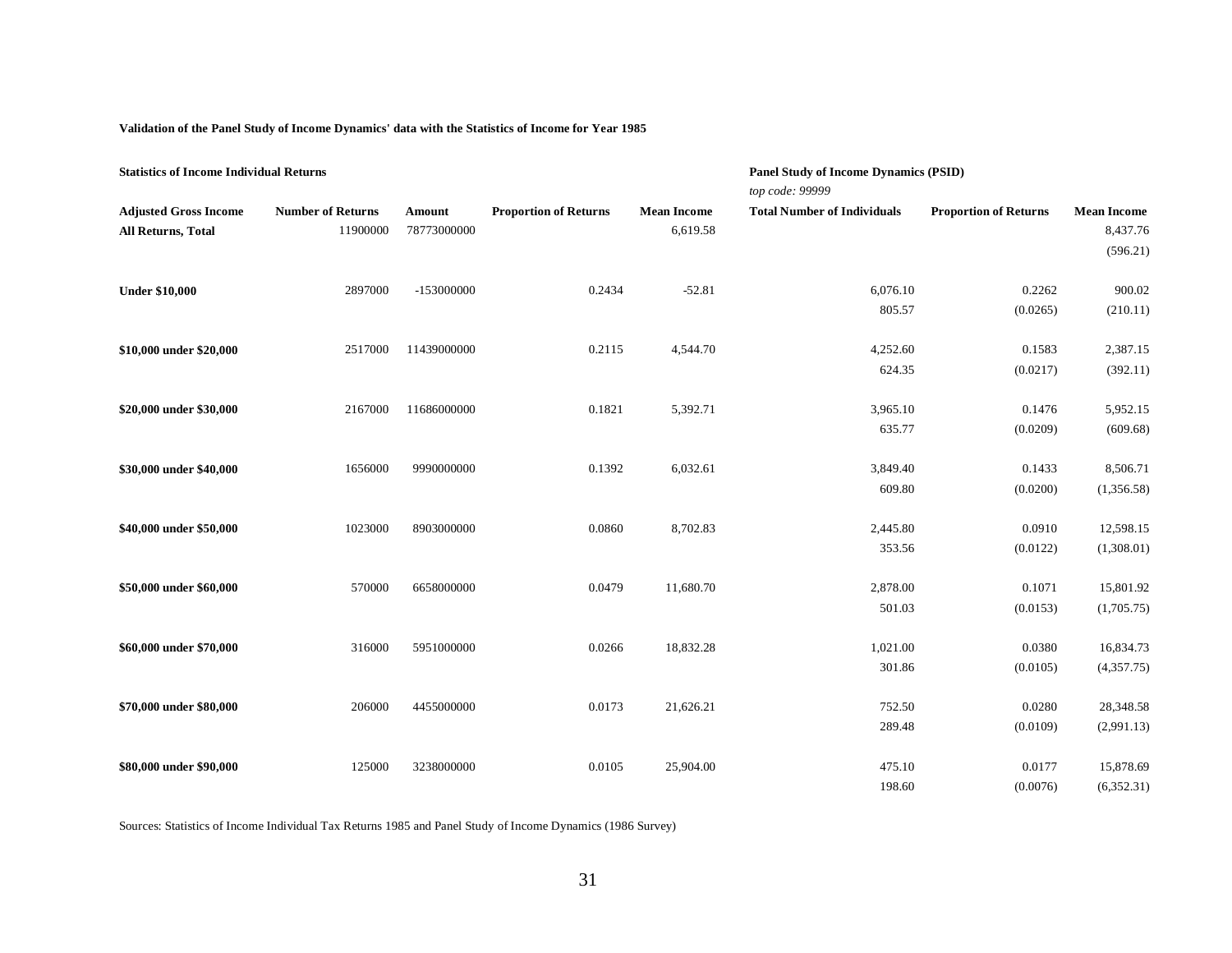**Validation of the Panel Study of Income Dynamics' data with the Statistics of Income for Year 1985 (Cont'd)**

| <b>Statistics of Income Individual Returns</b> |                          |            |                              |                    | <b>Panel Study of Income Dynamics (PSID)</b><br>top code: 99999 |                              |                    |
|------------------------------------------------|--------------------------|------------|------------------------------|--------------------|-----------------------------------------------------------------|------------------------------|--------------------|
| <b>Adjusted Gross Income</b>                   | <b>Number of Returns</b> | Amount     | <b>Proportion of Returns</b> | <b>Mean Income</b> | <b>Total Number of Individuals</b>                              | <b>Proportion of Returns</b> | <b>Mean Income</b> |
| \$90,000 under \$100,000                       | 84000                    | 2610000000 | 0.0071                       | 31,071.43          | 266.50                                                          | 0.0099                       | 37,056.21          |
|                                                |                          |            |                              |                    | 101.77                                                          | (0.0038)                     | (4,748.40)         |
| \$100,000 under \$125,000                      | 135000                   | 4275000000 | 0.0113                       | 31,666.67          | 600.70                                                          | 0.0224                       | 21,351.47          |
|                                                |                          |            |                              |                    | 277.46                                                          | (0.0107)                     | (9,915.87)         |
| \$125,000 under \$150,000                      | 67000                    | 2163000000 | 0.0056                       | 32,283.58          | 72.80                                                           | 0.0027                       | 22,991.59          |
|                                                |                          |            |                              |                    | 51.84                                                           | (0.0019)                     | (14, 336.98)       |
| \$150,000 under \$175,000                      | 38000                    | 1467000000 | 0.0032                       | 38,605.26          | 0.00                                                            | 0.0000                       | 0.00               |
| \$175,000 under \$200,000                      | 20000                    | 982000000  | 0.0017                       | 49,100.00          | 63.00                                                           | 0.0023                       | 49,685.00          |
|                                                |                          |            |                              |                    | 63.00                                                           | (0.0024)                     |                    |
| \$200,000 under \$300,000                      | 39000                    | 1879000000 | 0.0033                       | 48,179.49          | 147.30                                                          | 0.0055                       | 33,000.41          |
|                                                |                          |            |                              |                    | 108.06                                                          | (0.0039)                     | (29, 782.38)       |
|                                                |                          |            |                              |                    |                                                                 |                              |                    |
| \$300,000 under \$400,000                      | 17000                    | 755000000  | 0.0014                       | 44,411.76          | 0.00                                                            | 0.0000                       | 0.00               |
| \$400,000 under \$500,000                      | 6000                     | 402000000  | 0.0005                       | 67,000.00          | 0.00                                                            | 0.0000                       | 0.00               |
| \$500,000 under \$1,000,000                    | 14000                    | 1146000000 | 0.0012                       | 81,857.14          | 0.00                                                            | 0.0000                       | 0.00               |
| \$1,000,000 or more                            | 6000                     | 926000000  | 0.0005                       | 154,333.33         | 0.00                                                            | 0.0000                       | 0.00               |

Sources: Statistics of Income Individual Tax Returns 1985 and Panel Study of Income Dynamics (1986 Survey)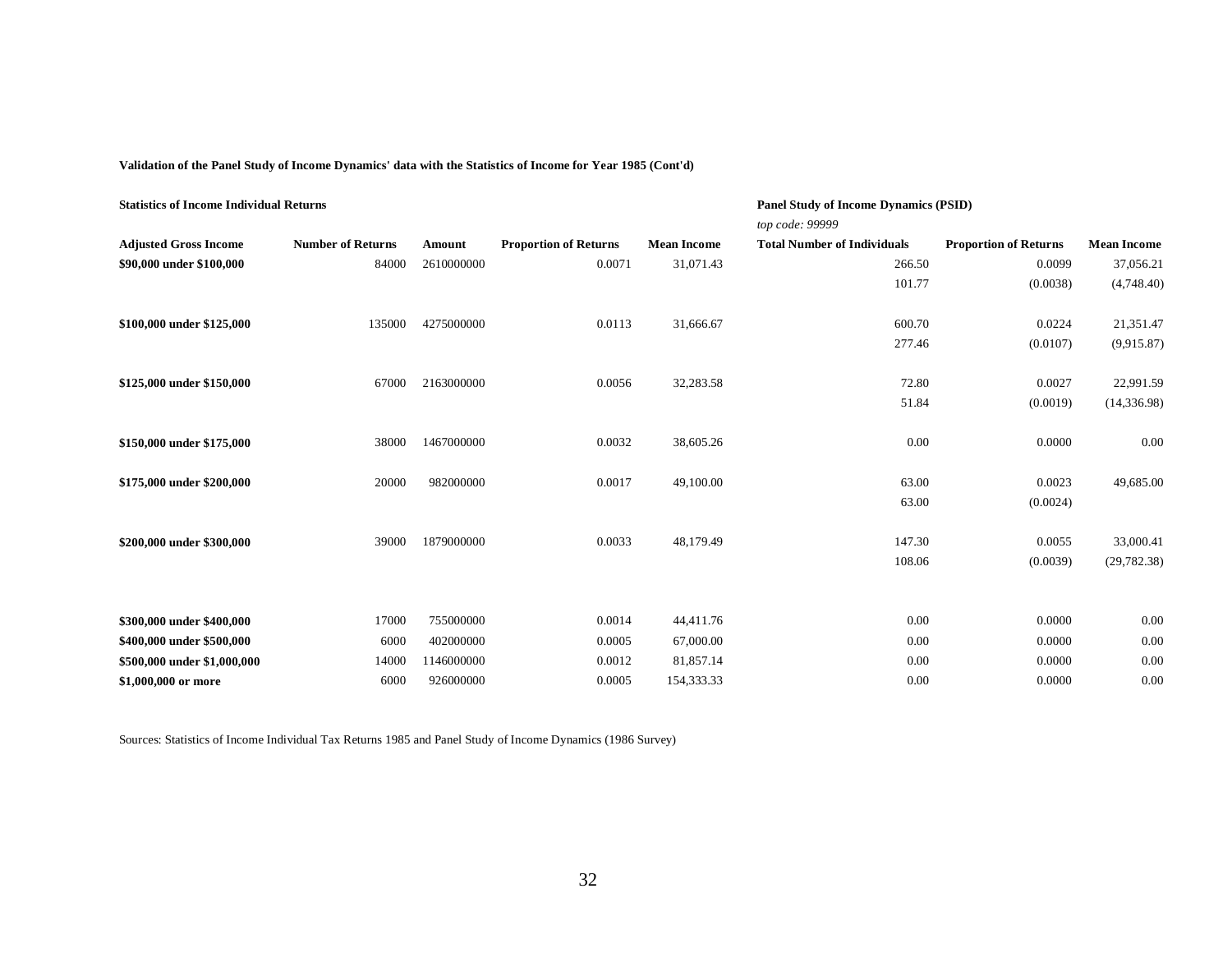#### **Validation of the Panel Study of Income Dynamics' data with the Statistics of Income for Year 1988**

| <b>Statistics of Income Individual Returns</b> |                          |                    |                              |                    | <b>Panel Study of Income Dynamics (PSID)</b> |                              |                    |  |
|------------------------------------------------|--------------------------|--------------------|------------------------------|--------------------|----------------------------------------------|------------------------------|--------------------|--|
|                                                |                          |                    |                              |                    | top code: 99999                              |                              |                    |  |
| <b>Adjusted Gross Income</b>                   | <b>Number of Returns</b> | Amount             | <b>Proportion of Returns</b> | <b>Mean Income</b> | <b>Total Number of Individuals</b>           | <b>Proportion of Returns</b> | <b>Mean Income</b> |  |
| All Returns, Total                             | 13,571,000.00            | 126,323,000,000.00 |                              | 9,308.30           |                                              |                              | 10,320.84          |  |
|                                                |                          |                    |                              |                    |                                              |                              | (866.33)           |  |
| Under \$10,000                                 | 2,873,000.00             | 1,839,000,000.00   | 0.2117                       | 640.10             | 5,539.00                                     | 0.1790                       | 736.42             |  |
|                                                |                          |                    |                              |                    | (683.78)                                     | (0.0164)                     | (227.77)           |  |
| \$10,000 under \$20,000                        | 2,577,000.00             | 13,956,000,000.00  | 0.1899                       | 5,415.60           | 4,741.80                                     | 0.1532                       | 2,739.69           |  |
|                                                |                          |                    |                              |                    | (575.73)                                     | (0.0175)                     | (473.42)           |  |
| \$20,000 under \$30,000                        | 2,207,000.00             | 14,245,000,000.00  | 0.1626                       | 6,454.46           | 4,451.70                                     | 0.1438                       | 5,247.22           |  |
|                                                |                          |                    |                              |                    | (633.00)                                     | (0.0158)                     | (752.09)           |  |
| \$30,000 under \$40,000                        | 1,737,000.00             | 12,018,000,000.00  | 0.1280                       | 6,918.83           | 3,554.50                                     | 0.1148                       | 9,811.13           |  |
|                                                |                          |                    |                              |                    | (407.67)                                     | (0.0101)                     | (1,059.40)         |  |
| \$40,000 under \$50,000                        | 1,300,000.00             | 10,588,000,000.00  | 0.0958                       | 8,144.62           | 3,167.10                                     | 0.1023                       | 8,964.07           |  |
|                                                |                          |                    |                              |                    | (648.18)                                     | (0.0175)                     | (1,481.94)         |  |
| \$50,000 under \$60,000                        | 857,000.00               | 10,479,000,000.00  | 0.0631                       | 12,227.54          | 2,181.10                                     | 0.0705                       | 13,636.58          |  |
|                                                |                          |                    |                              |                    | (507.72)                                     | (0.0145)                     | (1,354.86)         |  |
| \$60,000 under \$70,000                        | 528,000.00               | 7,139,000,000.00   | 0.0389                       | 13,520.83          | 2,175.50                                     | 0.0703                       | 15,028.34          |  |
|                                                |                          |                    |                              |                    |                                              |                              |                    |  |
|                                                |                          |                    |                              |                    | (440.76)                                     | (0.0137)                     | (2,282.57)         |  |
| \$70,000 under \$80,000                        | 369,000.00               | 7,121,000,000.00   | 0.0272                       | 19,298.10          | 1,026.20                                     | 0.0332                       | 16,739.53          |  |
|                                                |                          |                    |                              |                    | (266.36)                                     | (0.0083)                     | (3,169.58)         |  |
| \$80,000 under \$90,000                        | 244,000.00               | 5,774,000,000.00   | 0.0180                       | 23,663.93          | 855.70                                       | 0.0276                       | 21,099.53          |  |
|                                                |                          |                    |                              |                    | (268.70)                                     | (0.0088)                     | (5,460.69)         |  |

Sources: Statistics of Income Individual Tax Returns 1988 and Panel Study of Income Dynamics (1989 Survey)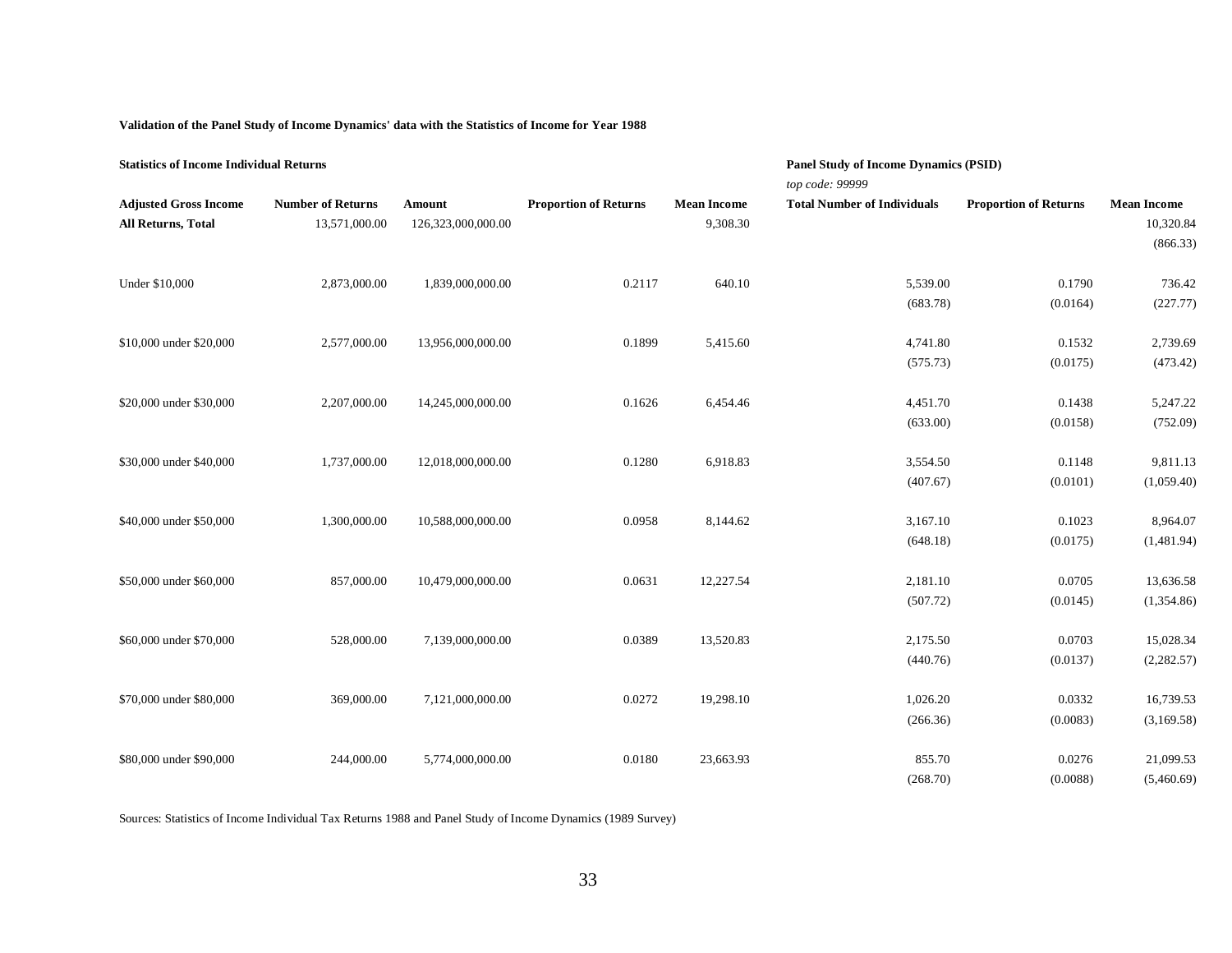**Validation of the Panel Study of Income Dynamics' data with the Statistics of Income for Year 1988 (cont'd)**

| <b>Statistics of Income Individual Returns</b> |                          |                  |                              |                    | <b>Panel Study of Income Dynamics (PSID)</b><br>top code: 99999 |                              |                    |
|------------------------------------------------|--------------------------|------------------|------------------------------|--------------------|-----------------------------------------------------------------|------------------------------|--------------------|
| <b>Adjusted Gross Income</b>                   | <b>Number of Returns</b> | Amount           | <b>Proportion of Returns</b> | <b>Mean Income</b> | <b>Total Number of Individuals</b>                              | <b>Proportion of Returns</b> | <b>Mean Income</b> |
| \$90,000 under \$100,000                       | 160,000.00               | 4,483,000,000.00 | 0.0118                       | 28,018.75          | 952.30                                                          | 0.0308                       | 28,115.05          |
|                                                |                          |                  |                              |                    | (268.27)                                                        | (0.0088)                     | (8,123.67)         |
| \$100,000 under \$125,000                      | 249,000.00               | 8,016,000,000.00 | 0.0183                       | 32,192.77          | 752.30                                                          | 0.0243                       | 33,385.18          |
|                                                |                          |                  |                              |                    | (227.89)                                                        | (0.0073)                     | (5,774.66)         |
| \$125,000 under \$150,000                      | 127,000.00               | 6,135,000,000.00 | 0.0094                       | 48,307.09          | 613.10                                                          | 0.0198                       | 32,305.26          |
|                                                |                          |                  |                              |                    | (217.27)                                                        | (0.0068)                     | (12,052.35)        |
| \$150,000 under \$175,000                      | 84,000.00                | 3,828,000,000.00 | 0.0062                       | 45,571.43          | 409.00                                                          | 0.0132                       | 49,945.33          |
|                                                |                          |                  |                              |                    | (212.29)                                                        | (0.0071)                     | (14,295.05)        |
| \$175,000 under \$200,000                      | 54,000.00                | 2,756,000,000.00 | 0.0040                       | 51,037.04          | 222.90                                                          | 0.0072                       | 36,489.12          |
|                                                |                          |                  |                              |                    | (138.52)                                                        | (0.0043)                     | (23,698.55)        |
| \$200,000 under \$300,000                      | 96,000.00                | 6,187,000,000.00 | 0.0071                       | 64,447.92          | 123.30                                                          | 0.0040                       | 47,069.77          |
|                                                |                          |                  |                              |                    | (81.03)                                                         | (0.0026)                     | (21,064.36)        |
| \$300,000 under \$400,000                      | 41,000.00                | 2,775,000,000.00 | 0.0030                       | 67,682.93          | 0.00                                                            | 0.0000                       | 0.00               |
| \$400,000 under \$500,000                      | 19,000.00                | 1,687,000,000.00 | 0.0014                       | 88,789.47          | 0.00                                                            | 0.0000                       | 0.00               |
| \$500,000 under \$1,000,000                    | 33,000.00                | 3,167,000,000.00 | 0.0024                       | 95,969.70          | 0.00                                                            | 0.0000                       | 0.00               |
| \$1,000,000 or more                            | 19,000.00                | 4,131,000,000.00 | 0.0014                       | 217,421.05         | 185.80                                                          | 0.0060                       | 64,692.57          |
|                                                |                          |                  |                              |                    | (136.94)                                                        | (0.0044)                     | (32, 301.86)       |

Sources: Statistics of Income Individual Tax Returns 1988 and Panel Study of Income Dynamics (1989 Survey)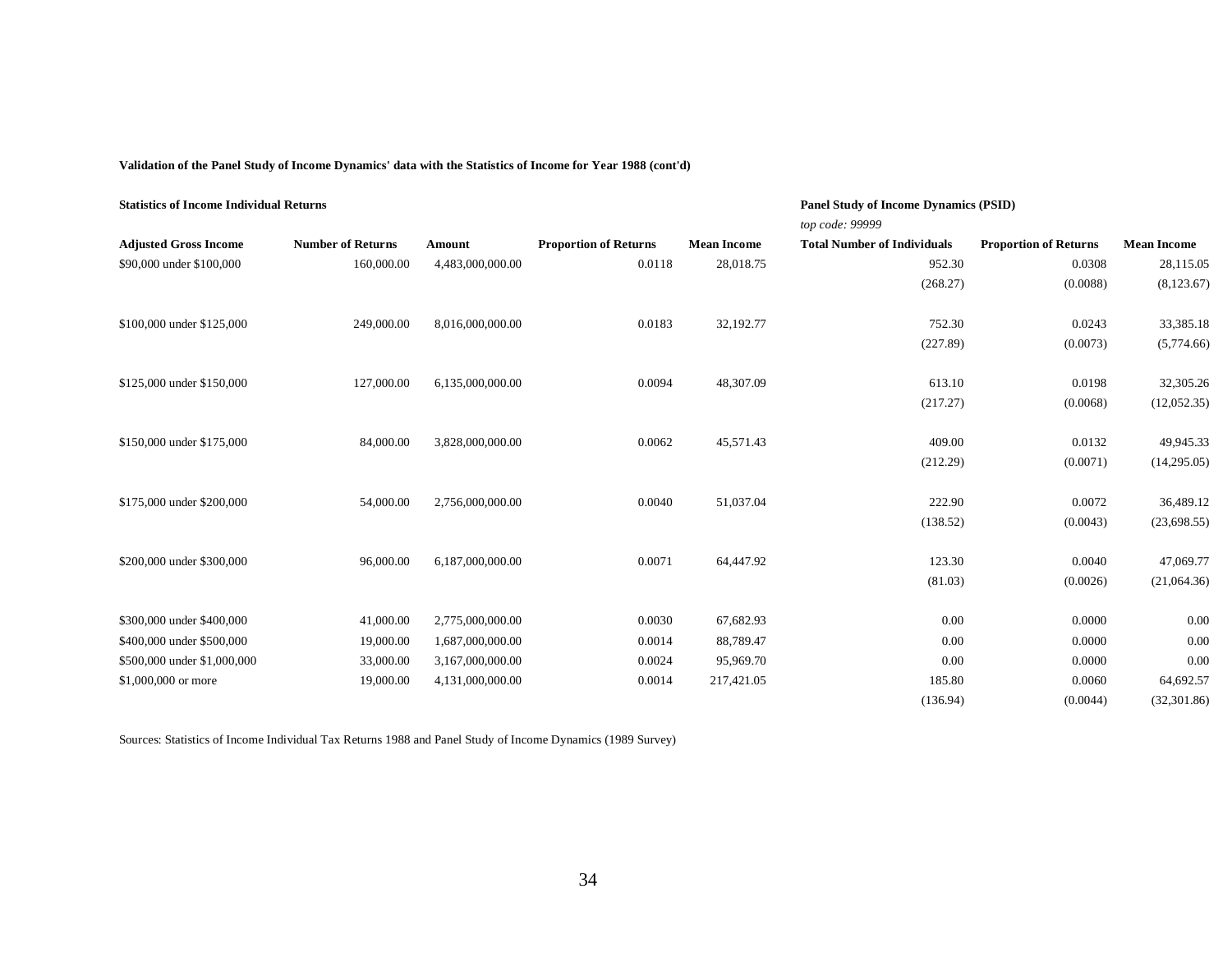<span id="page-40-0"></span>**Appendix C: Results**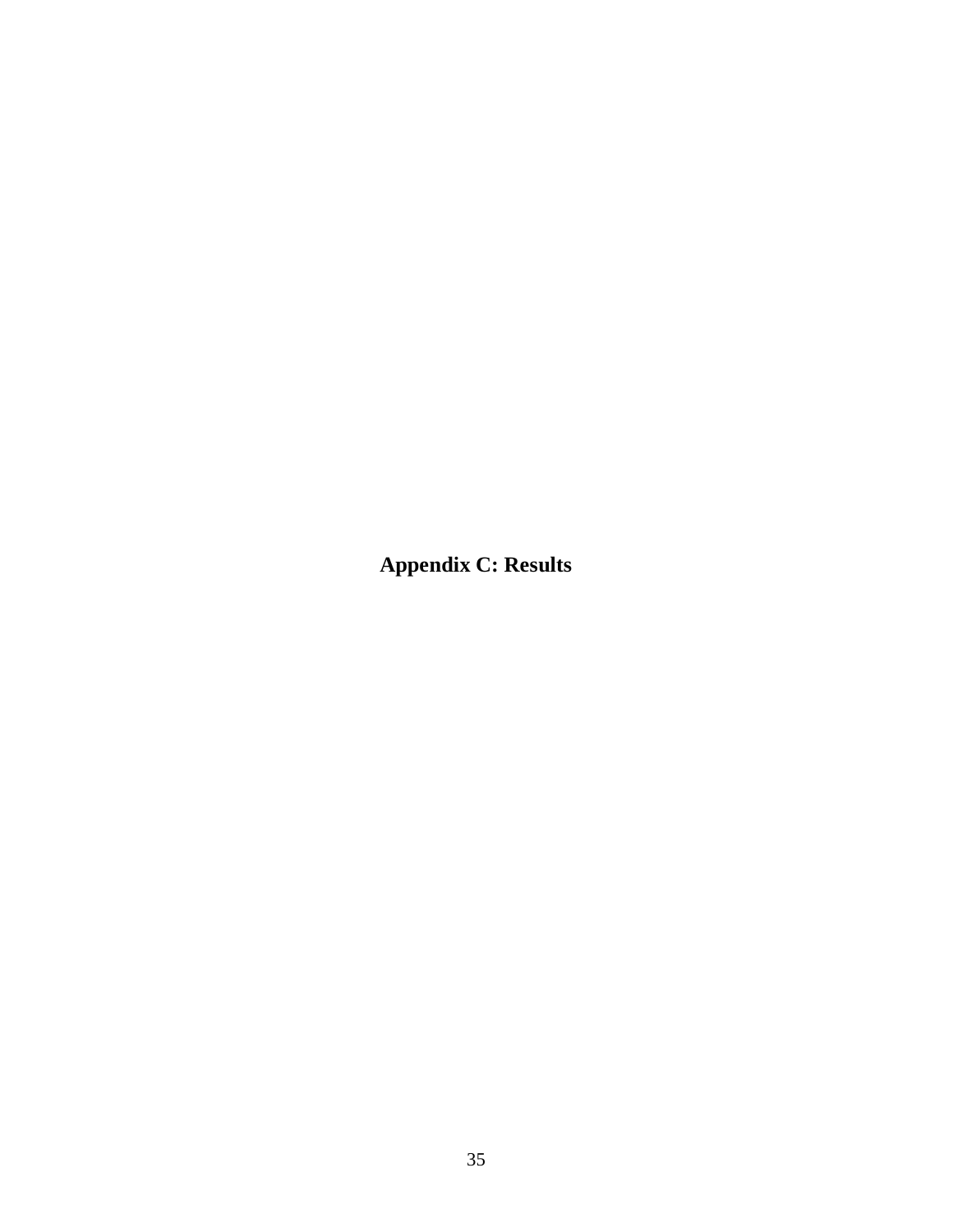## **Breakdown of My Sample by Employment Group**

|                                               | 1983   | 1985   | 1988   |
|-----------------------------------------------|--------|--------|--------|
| Number of heads                               | 58,996 | 58,996 | 58,996 |
| Number of self-employed                       | 3,622  | 4,322  | 5,085  |
| Number of wage earners                        | 49,948 | 49.619 | 47,343 |
| Number of wage & self-employed                | 557    | 64     | 174    |
| Number of self-employed (incorporated)        | 1,953  | 2.543  | 2,868  |
| Number of wage & self-employed (incorporated) | 302    | 294    | 251    |
| Number of unemployed                          | 2,614  | 2.154  | 3,275  |

## **Simple Difference Results**

|                                                                    | 1983-1985 | 1985-1988 | <b>Simple Difference</b> |
|--------------------------------------------------------------------|-----------|-----------|--------------------------|
| Change in number of self-employed                                  | 700       | 763       | 63                       |
| Change in number of wage earners                                   | $-329$    | $-2,276$  | $-1,947$                 |
| Change in number of wage & self-employed                           | $-493$    | 110       | 603                      |
| Change in number of self-employed (incorporated)                   | 590       | 325       | $-265$                   |
| Change in number of wage & self-employed (incorporated)            | -8        | $-43$     | $-35$                    |
| Change in number of unemployed                                     | $-460$    | 1,121     | 1,581                    |
|                                                                    |           |           |                          |
|                                                                    | 0.19      | 0.18      | $-0.02$                  |
| Percentage change in number of wage earners                        | $-0.01$   | $-0.05$   | $-0.04$                  |
| Percentage change in number of wage & self-employed                | $-0.89$   | 1.72      | 2.60                     |
| Percentage change in number of self-employed (incorporated)        | 0.30      | 0.13      | $-0.17$                  |
| Percentage change in number of wage & self-employed (incorporated) | $-0.03$   | $-0.15$   | $-0.12$                  |
| Percentage change in number of unemployed                          | $-0.18$   | 0.52      | 0.70                     |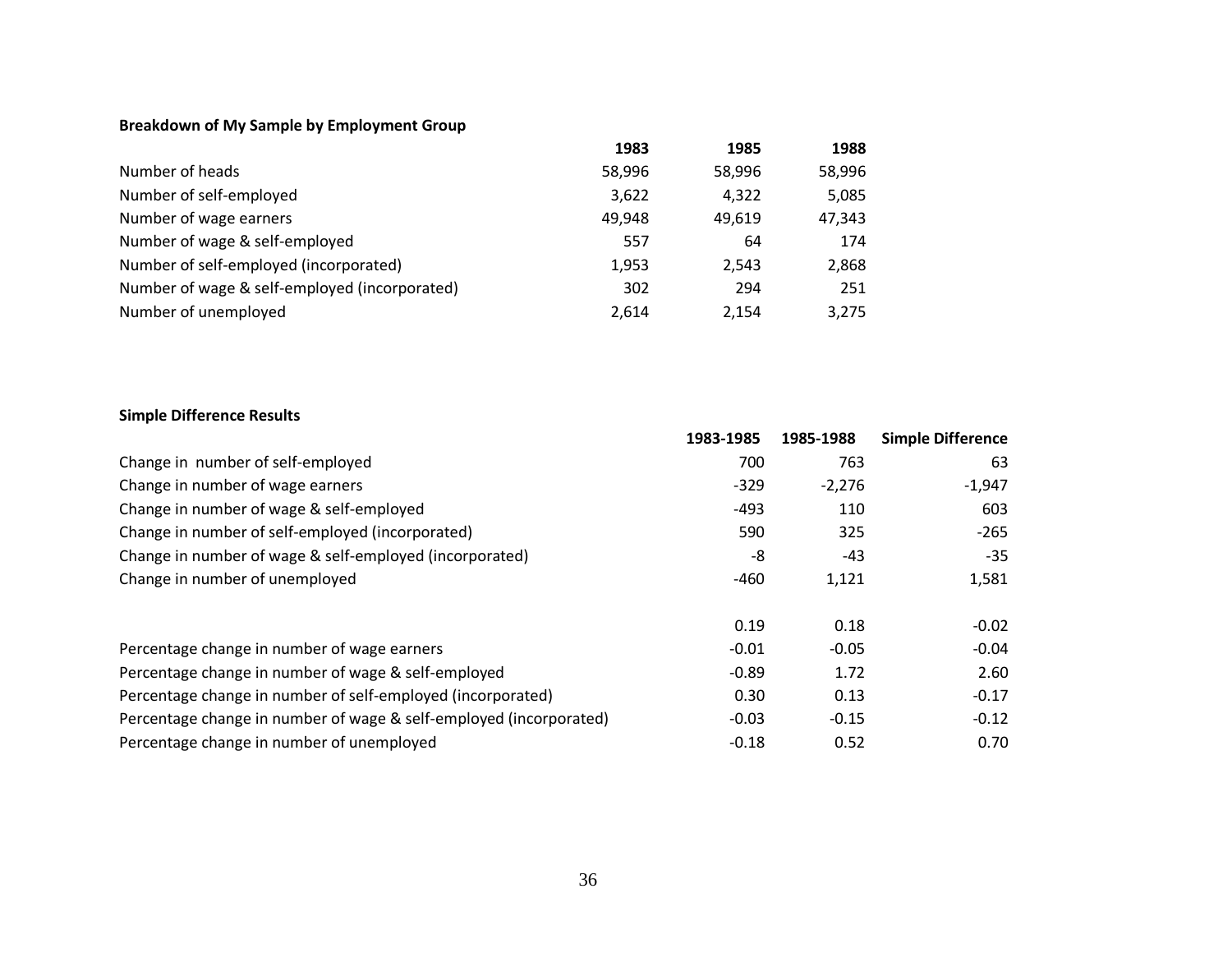# **Self Employed in 1983, Status in 1985**

|                                     | <b>Number</b> | <b>Percentage</b> |
|-------------------------------------|---------------|-------------------|
| Self-Employed                       | 2,824         | 0.78              |
| Wage Earners                        | 436           | 0.12              |
| Wage & Self-Employed                | $\theta$      | 0.00              |
| Self-Employed (Incorporated)        | 248           | 0.07              |
| Wage & Self-Employed (Incorporated) | 20            | 0.01              |
| Unemployed                          | 94            | 0.03              |

|       | Number Self-Employed in 1983 Percent of Total Heads Self-Employed in 1983 |
|-------|---------------------------------------------------------------------------|
| 3,622 | 0.06                                                                      |

# **Self Employed in 1985, Status in 1988**

|                                     | <b>Number</b> | Percentage |
|-------------------------------------|---------------|------------|
| Self-Employed                       | 3,273         | 0.76       |
| Wage Earners                        | 671           | 0.16       |
| Wage & Self-Employed                | $\theta$      | 0.00       |
| Self-Employed (Incorporated)        | 250           | 0.06       |
| Wage & Self-Employed (Incorporated) | 17            | 0.00       |
| Unemployed                          | 111           | 0.03       |

|       | Number Self-Employed in 1985 Percent of Total Heads Self-Employed in 1985 |
|-------|---------------------------------------------------------------------------|
| 4,322 | 0.07                                                                      |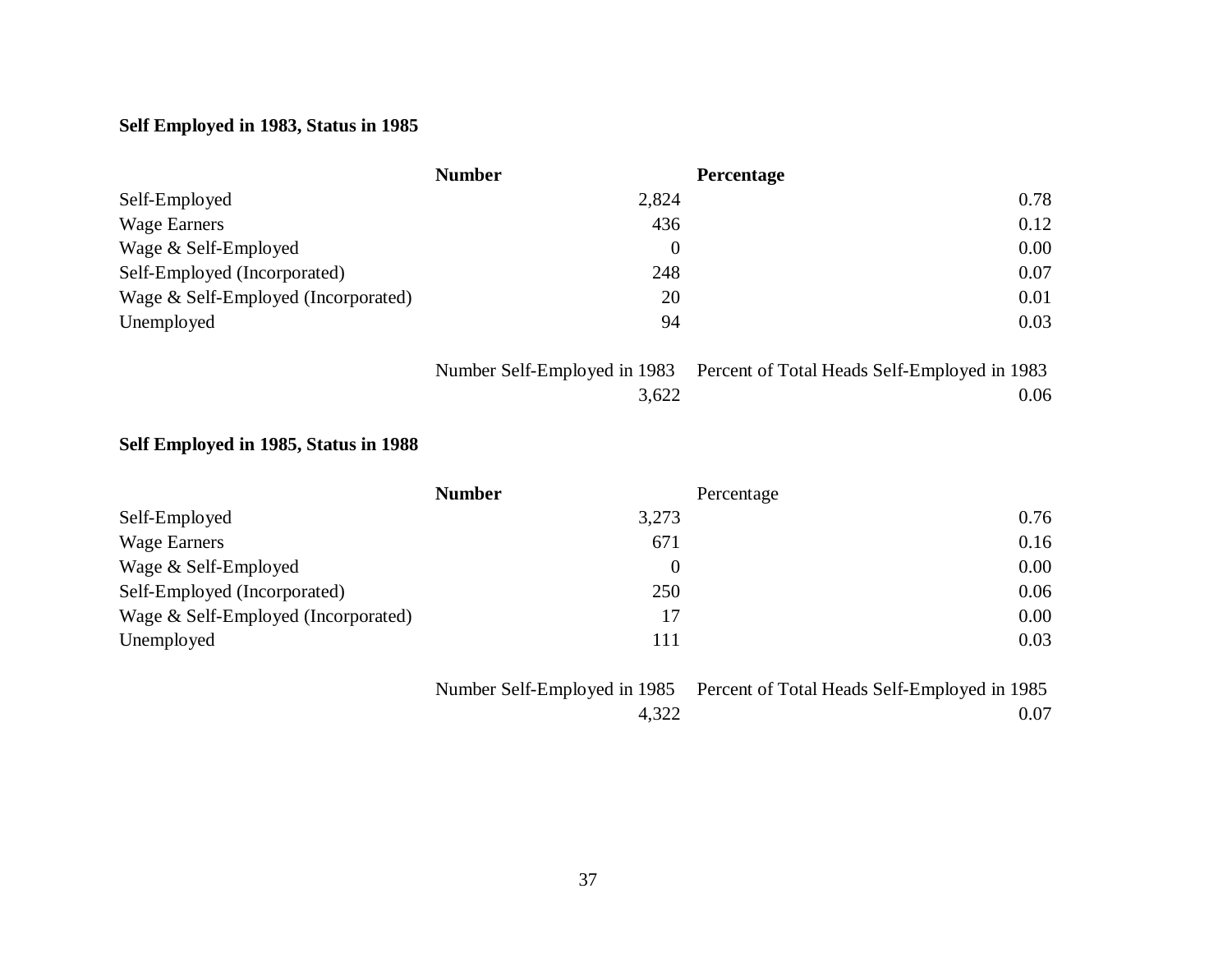## **Wage Earners in 1983, Status in 1985**

|                                     | <b>Number</b> | <b>Percentage</b> |
|-------------------------------------|---------------|-------------------|
| wage earners                        | 46,493        | 0.93              |
| self-employed                       | 1,185         | 0.02              |
| wage & self-employed                | 59            | 0.00              |
| self-employed (incorporated)        | 537           | 0.01              |
| wage & self-employed (incorporated) | 145           | 0.00              |
| unemployed                          | 1,529         | 0.03              |

|        | Number of Wage Earners in 1983 Percent of Total Heads Earning a Wage in 1983 |
|--------|------------------------------------------------------------------------------|
| 49.948 | 0.85                                                                         |

## **Wage Earners in 1985, Status in 1988**

|                                     | Number | Percentage |
|-------------------------------------|--------|------------|
| wage earners                        | 44,648 | 0.90       |
| self-employed                       | 1,441  | 0.03       |
| wage $&$ self-employed              | 156    | 0.00       |
| self-employed (incorporated)        | 609    | 0.01       |
| wage & self-employed (incorporated) | 84     | 0.00       |
| unemployed                          | 2,681  | 0.05       |

|        | Number of Wage Earners in 1985 Percent of Total Heads Earning a Wage in 1985 |
|--------|------------------------------------------------------------------------------|
| 49.619 | 0.84                                                                         |